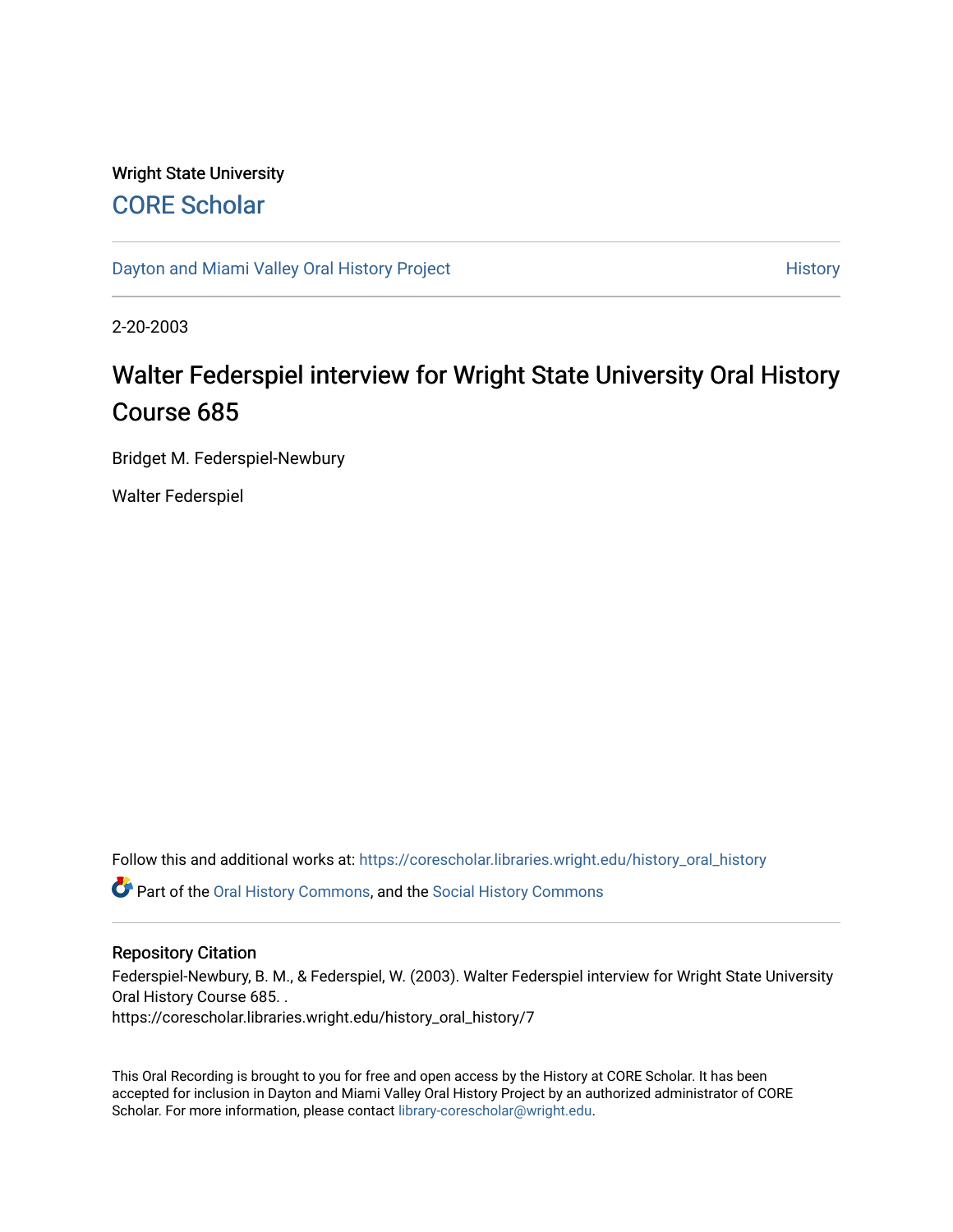Bridget Federspiel

Dr. Marjorie McLellan

Oral History

March 3, 2003

Bridget Federspiel Interviewee: Walter Federspiel

February 19, 2003; Dayton, Ohio Tape 1 side A Tape 1 side B Length of Tape- 30 min Length of Tape- 25 min.

February 25, 2003; Dayton, Ohio Tape 2 side A Length of Tape- 15 min.

#### Summary

Walter Brice Federspiel was born in New Haven, Indiana in 1934. His first six years were spent traveling around Indiana due to his father's job in the Soil Conservation Corp. Once his family moved to Dayton, his father took a permanent position at Wright Field Air Force Base.

As a child during World War II, Mr. Federspiel delivered papers. He recalled different aspects of the war, such as rationing and the ending of the war.

Mr. Federspiel grew up in the northwest section of Dayton. He talked about the different activities he did as a child, including playing a lot of basketball since his father had installed lights in their backyard so they could play at night. Mr. Federspiel attended Catholic elementary and high schools. His experiences at Chaminade High School are in contrast to school experiences today. Mr. Federspiel said,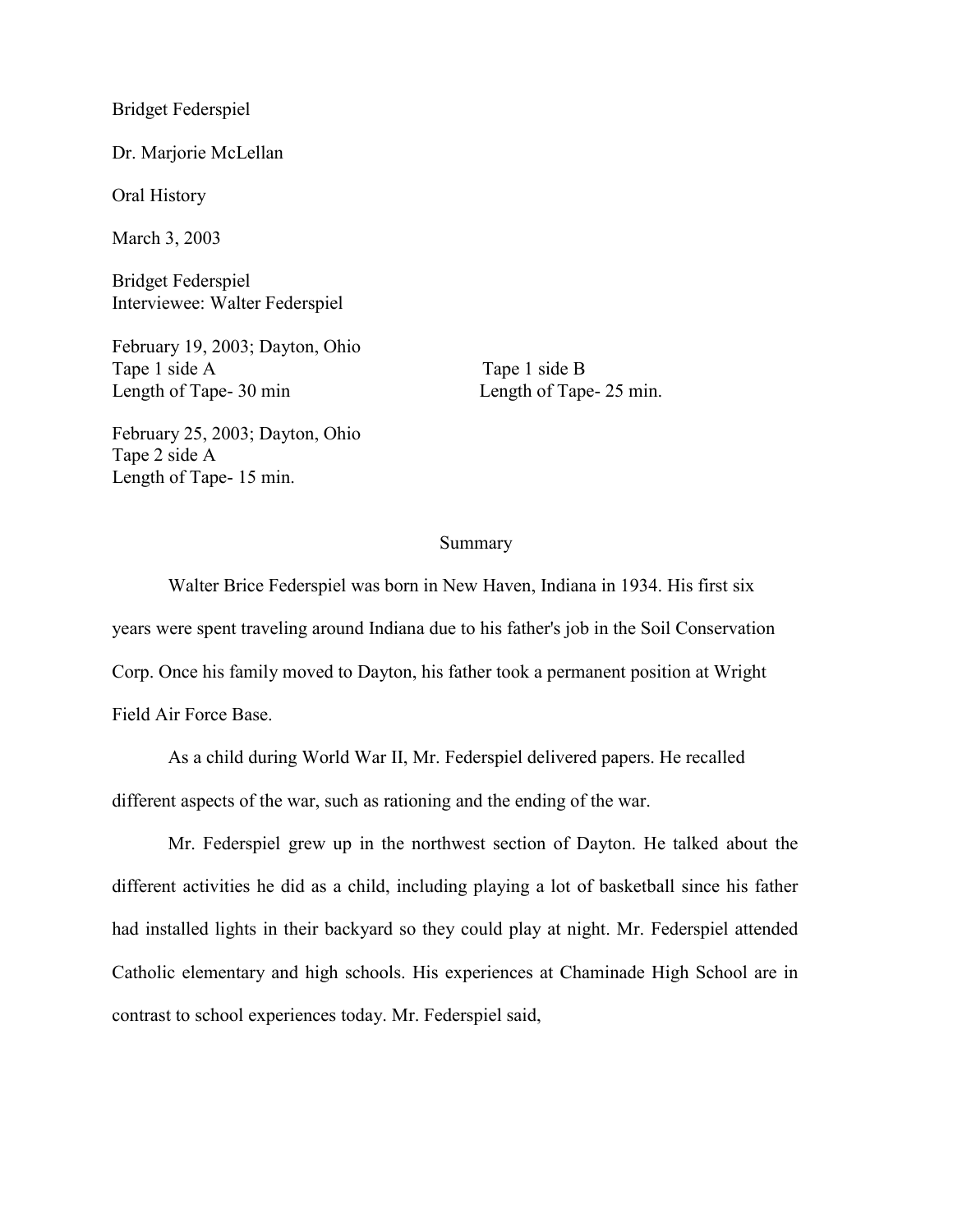"And we were taught there by the Brothers of Mary, the Marianists I should say. We didn't just have brothers, we had priests. They were actually ran the school. The principal was a priest and the brothers. They were really disciplinarians. So they, when you figure we had 12 to 13 hundred boys, there was no nonsense there. If you got out of line, most of the time, you were not sent to the dean's office, the brother would take of it, in his own room, himself, discipline in certain ways. It may be hard, what people thought, were very hard. They would smack us or throw books at us, wake us up. And then do things like this. But then we were there to learn. And there were choices at that time."

After graduating from high school, Mr. Federspiel was drafted into the Korean

War. He returned and took advantage of the GI Bill by attending the University of

Dayton. He eventually was hired by Winters Bank where he worked for twenty years.

Mr. Federspiel recalled some Cold War events but his most revealing opinions deal with the Vietnam War. As a veteran, Mr. Federspiel had a sobering viewpoint on the war.

"I kind of feel for them. My thoughts were, here we are again in a situation where, I felt, we weren't going to win anything. We were trying to help and which we did in South Korea, the Communist from taking over and the communists [from] taking over all of Vietnam. But a war I can relate to these young, young guys. And as it went on and on and on, I thought it was such as waste. And then when they, when it ended the way it did, and we walked away and it didn't mean a thing. All those lives lost for nothing because we didn't accomplish a thing there. We walked away from the place. At least in Korea, there was a truce and at least the South was still the South and they were free of the Communist."

Mr. Federspiel addressed three questions at the end of the interview regarding major changes in the Miami Valley. He also reflected on what the good life meant to him while growing up and at the present. Finally, he' described three inventions and aspects of technology that he has experienced in his lifetime.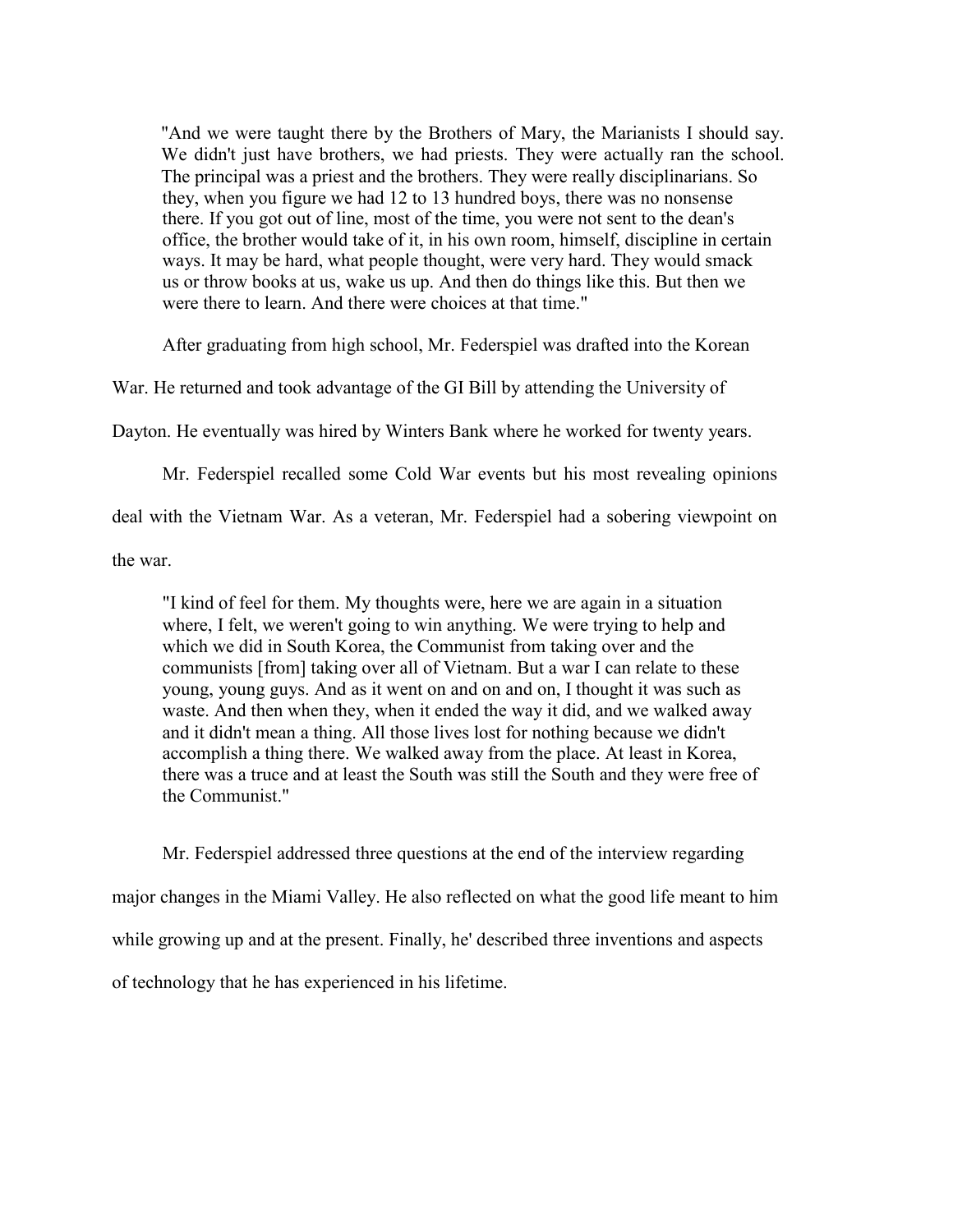Bridget Federspiel

Dr. Marjorie McLellan

Oral History — Hst. 685

March 3, 22003

Content Outline (Topics/questions)

Bridget Federspiel Interviewee: Walter Federspiel February 19, 2003; Dayton, Ohio Tape 1 side A Length of Tape- 30 min

Topics

Life in the Miami Valley during 1940s

a. Early childhood

- 1. moving around due to father's job
- 2. relocation in Dayton
- b. World War II
	- 1. father's role at Wright Field in procurement
	- 2. job as newspaper boy
	- 3. end of war
- c. School St. Agnes and Chaminade High School (counter 62)
	- 1. classes
	- 2. uniforms
	- 3. lunch time
- d. Drafted to Korea (counter 111)
- e. School Chaminade High School
	- 1. interaction with non-Catholics
- f. Social life
	- 1. Elementary school basketball
	- 2. playing at a local park
	- 3. hunting at park (in the city) (counter 196)
	- 4. basketball at Chaminade
	- 5. movies
- g. Cold war
	- 1. Berlin Air lift (counter 304)
	- 2. Berlin Wall (counter 330)

Bridget Federspiel Interviewee: Walter Federspiel February 19, 2003; Dayton, Ohio Tape 1 side B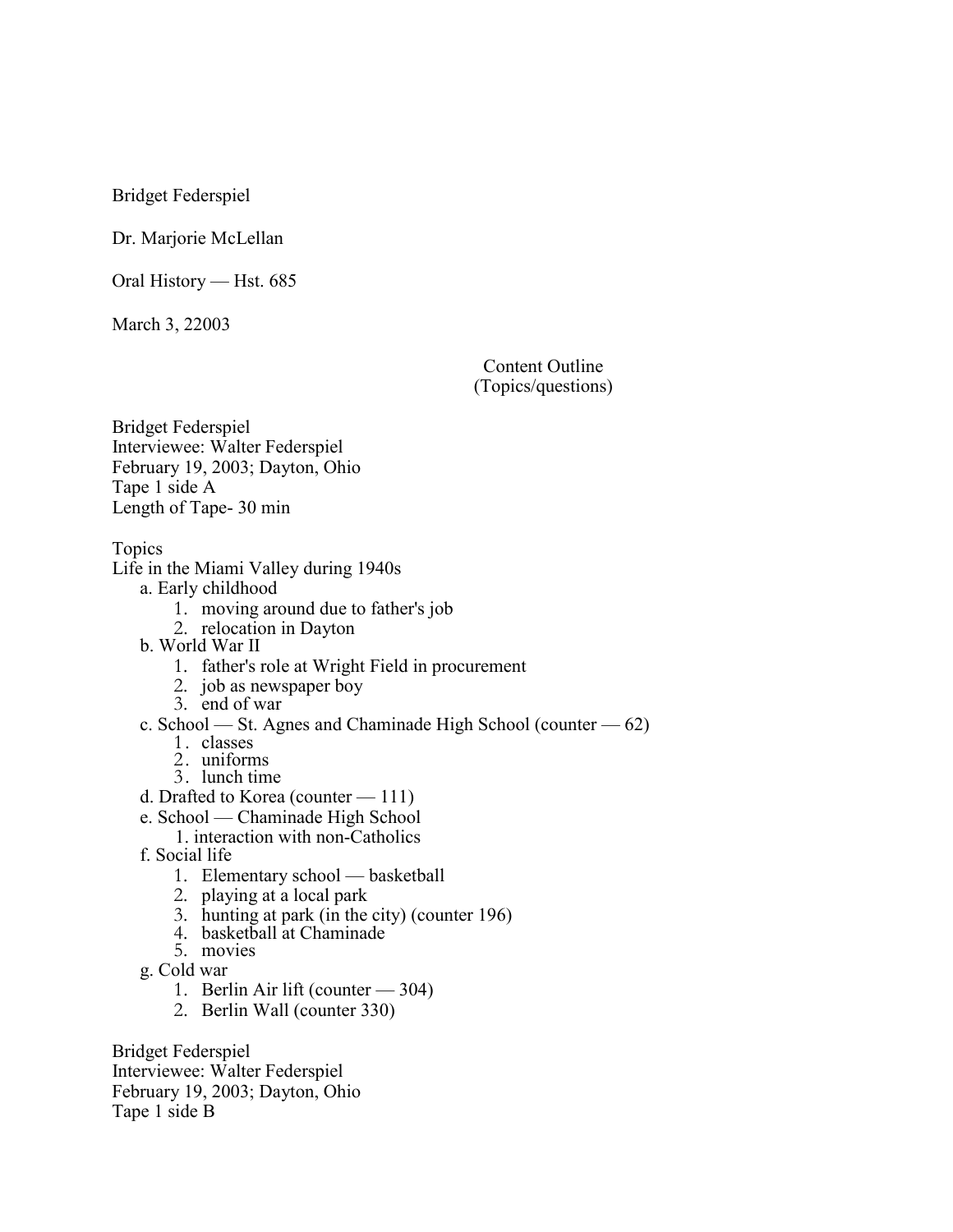Length of Tape- 25 min.

Life in the Miami Valley

- a. Chaminade High School
	- 1. school life
	- 2. brothers
	- 3. uniforms
	- 4. lunch time (counter 50)
- b. Life after Korean War service
	- 1. GI Bill
	- 2. Winters Bank
	- 3. Phillips Industries (counter 157)
	- 4. Kettering City Schools
- c. Cold War
	- 1. Kennedy assassination (counter 198)
	- 2. Cuban Missile Crisis (counter 225)
- d. Vietnam War

Bridget Federspiel Interviewee: Walter Federspiel February 25, 2003; Dayton, Ohio Tape 2 side A Length of Tape- 15 min.

**Questions** 

- 1. What is a major differences between now and then, living in the Miami Valley, then being when you were group up, in grade school, high school and now in 2003?
- 2. What was the good life?
- a. Youth (counter —32)
- b. 30s/40s age
- c. today 60s

3. What were the three biggest changes as far as inventions, technology that made life easier? (counter — 87)

- a. medicine
- b. car
- c. electronics
- d. space shuttle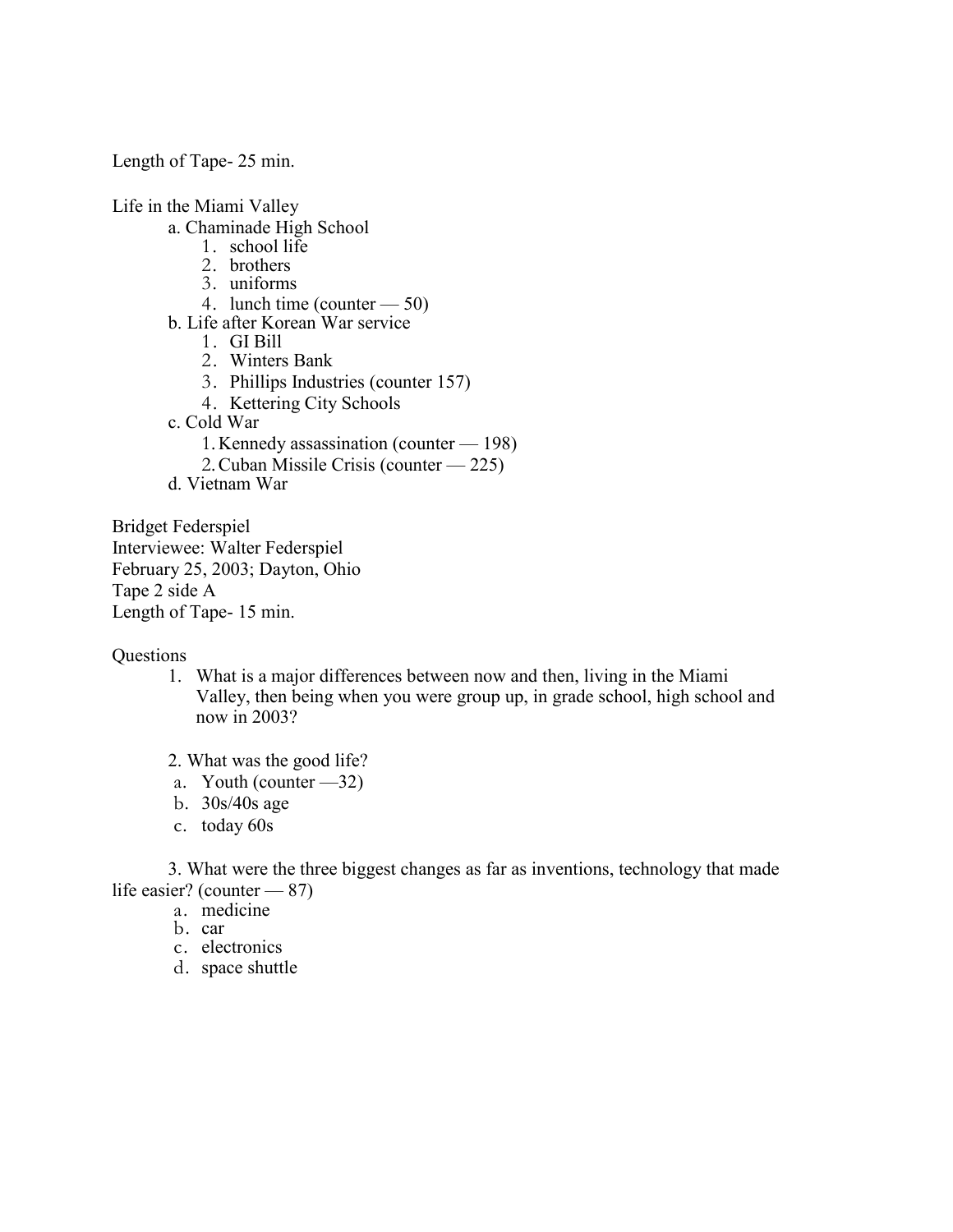Bridget Federspiel

Dr. Marjorie McLellan

Oral History — Hst. 685

March 3, 2003

Transcription of interview February 19, 2003 Walter Federspiel Dayton, Ohio

## **Tape 1 side A Length of Tape- 30 min**

Bridget: This is February 19, 2003. My name is Bridget Federspiel and I am sitting here talking with Walt Federspiel. And he is going to start by telling me about his early life, where he was born, what his school was like, just life in the Miami Valley.

Walt: Yes, I am Walter Federspiel, Walter B. I was born in New Haven, Indiana which is a suburb of Fort Wayne in February 1934. And I went to school, I am not sure what city, I was for the first grade, because my dad worked for the Soil Conservation Corp, which was a government agency, which helped farmers to manage their land. In other words they would have to rotate crops and so further. And the reason he was in this type of work was that he grew up on a farm and his father had a farm for many, many years and so this kind of fell into his field of employment.

Bridget: I am sorry, did he, was this created out of the depression like the CCC or one of the programs that Roosevelt created to help the farmers, do you know?

Walt: I am not sure if that was the situation or not but the reason before when I said I didn't know where I went to school for first grade because we moved every, we lived in New Haven, around Ft Wayne, Indiana and we also lived in Bedford. We lived in Logansport, Indiana. We lived in Indianapolis. And those are the four or five cities that I know of. And I think, I know when as a child, I was real young, I was two or three, and I was in Bedford, Indiana. This is where Bedford stone is when people talk about Bedford stone. And I remember this was very hot and we use to go into the caves and that's where we ate our supper. We would take lunches every day because it was so hot in the summer time and so forth in there.

But then my first recollection is we moved to Dayton. My dad was transferred to work with the farmers here in Dayton, Ohio in 1942. He was here a short time, six months or so, working in that area and they had said that he would have to move and he said no. He wasn't going to move his family again. There was the three of us, my two brothers and myself, I was the youngest. So he got a job, on the base, worked in procurement until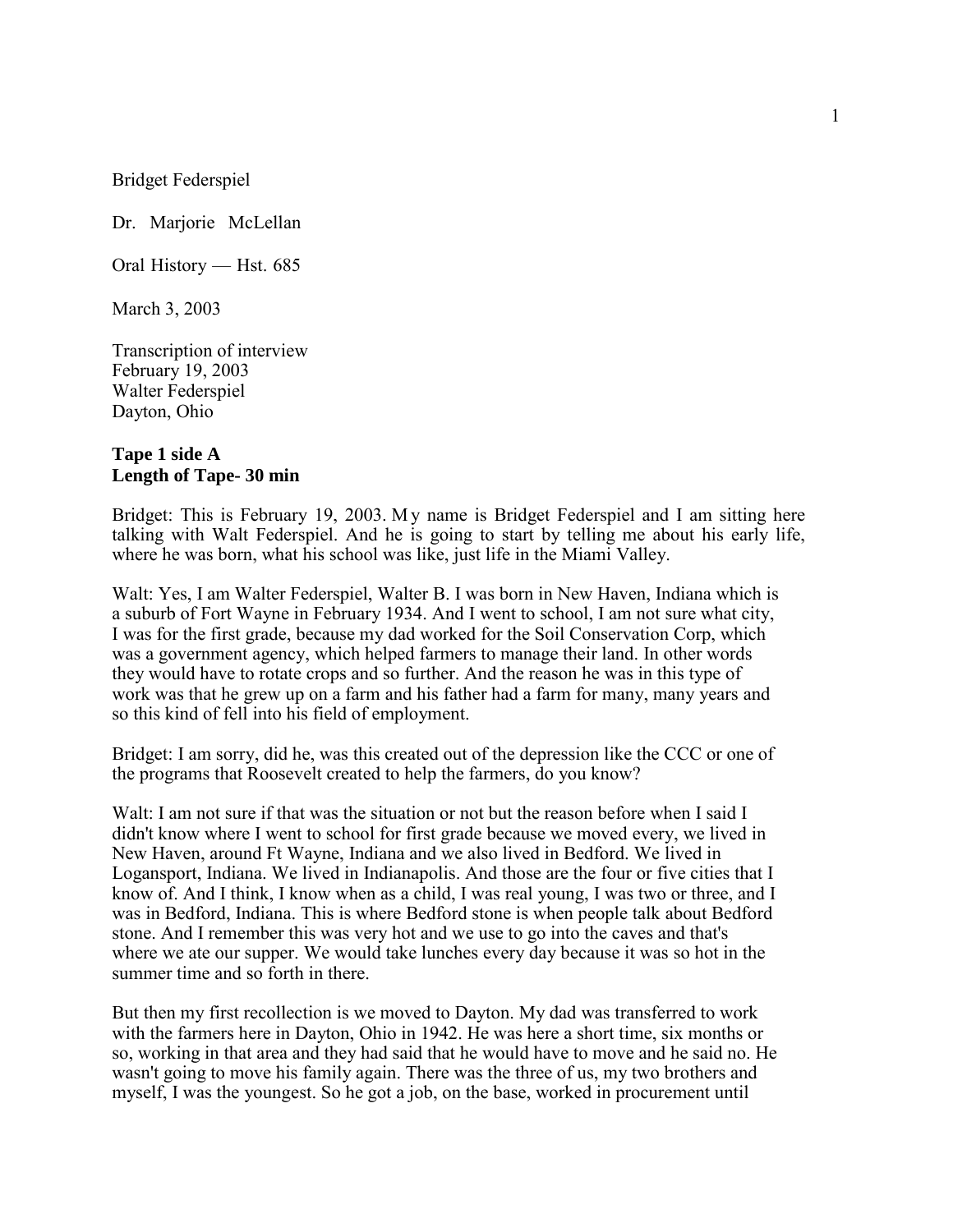1962 until when he retire after 30 years, partly with the base and partly with the Civil Conservation Corp.

Bridget: What is procurement?

Walt: Procurement is, he purchased aircraft. Later on, when they got into guided missiles and things like that. That's what he purchased for the government through contractors and bombers, he purchased those and all. It was amazing in the sense that he only had a high school education. And he went to worked into these jobs. Sure there were shortages but still normally you would have someone that had all kinds of degrees to actually do something. Because he actually knew farming. That was his expertise.

## Bridget: It is amazing. There must have been training or?

Walt: Some type of training, I am sure he took and then he graduated into different fields of purchasing and buying and he'd travel around the country to where these, either the bombers or the fighters were, or the missiles where they were manufactured. I know that he use to go to Grumens. He use to go to Boeing, and so forth, some of the big names, I recall. And, but I recall, like I said I came in 1942, that was right when the war was on. I recall, I worked, I sold newspapers. I had a newspaper route. And I remember when the war ended because sold newspapers. I couldn't get them fast enough when the war was ended in 1945. And I was ten, let me see I would have been nine, I guess, something like that. But it was real clear to me. They talk about the Second World War. We had an awful lot of, there was rationing. My dad did have a car. And he got what they called an A rationing. He could get almost any, unlimited amount of gas because he had to drive to work every day. He had to be at work. They sent you to work. But, he, we did, he always repaired our shoes because you couldn't buy leather and he'd repair our shoes with rubber or anything that he could get. He'd repair shoes in the basement. And then we could only buy so much sugar; we could only get certain amount of dairy products so there were a lot of shortages. It was, I remember this, even though I was pretty small.

Bridget: Did you go on the base at all with your dad?

## **62**

Walt: No. You couldn't, it was restricted. In fact, if you go out near the base, Wright-Patterson, they call it Wright-Patterson Air Force Base. Before it was Patterson Field and Wright Field. They were two different, two different fields. And my dad use to work at Patterson Field. I'm not sure exactly what each one did. Each one was separate. And then it was some years, I'm not sure exactly when, they combined it and made it Wright-Patterson Air Force Base it complete. But, no they had tarps, over the fences, inside. I think the fences were eight, ten feet tall and so you couldn't see in. And you couldn't really get too close to it. They patrolled inside. And sometimes you'd see them on the outside, the military people. But they had a road all the way around the complete base. So it was really a sealed base, during the Second World War.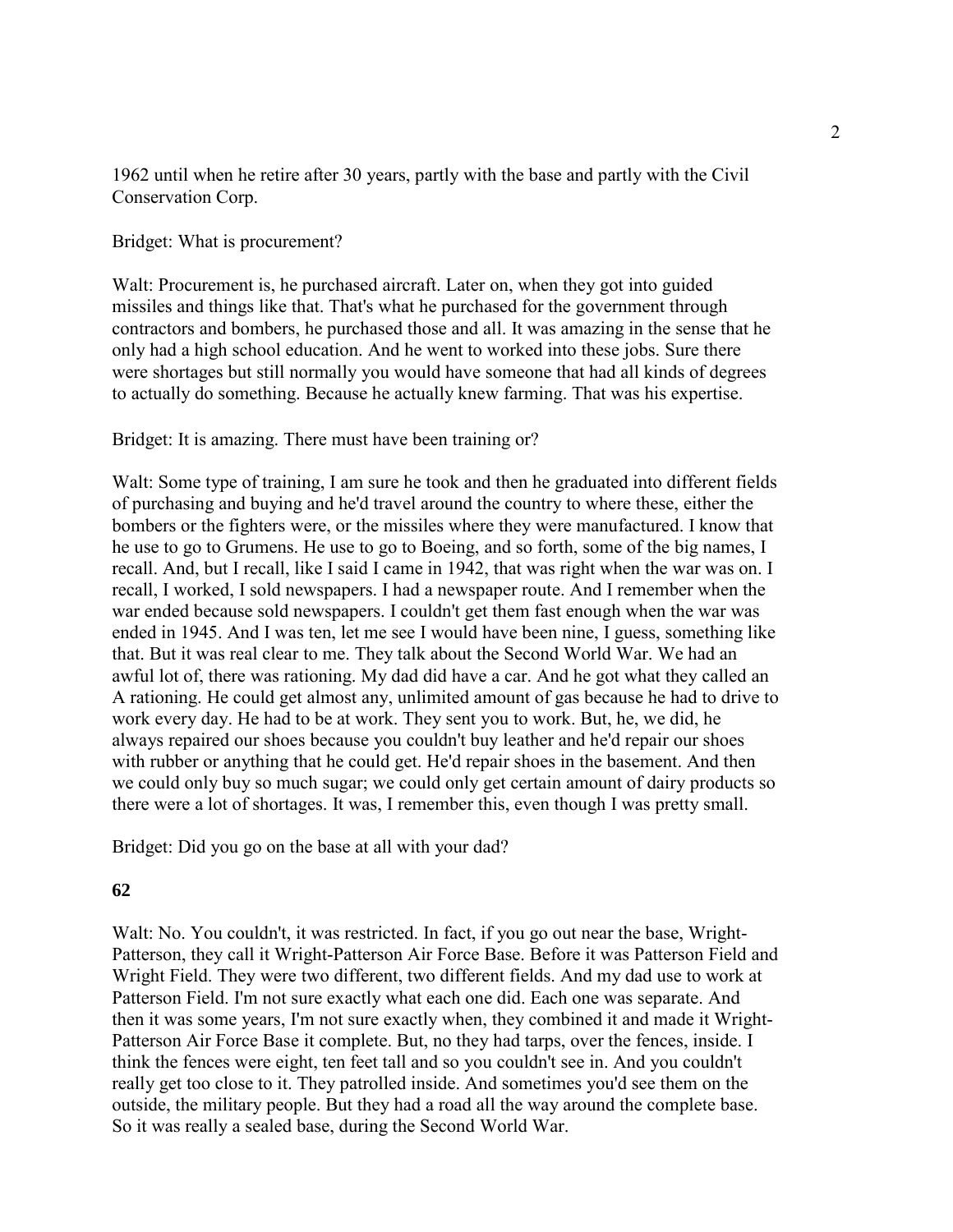#### **78**

Then I said I sold newspapers. And I went to grade school in what they call the northwest part of town, the St. Agnes area. Out near Superior and Grand Ave. And lived on Veron Drive. That's where we lived. And went there for grade school. I came there in second grade. And then went to Chaminade downtown and then graduated from there in 1952. We road the bus downtown to Third and Ludlow and then we would walk from Third and Ludlow down to Chaminade down to the high school. And we were taught there by the Brothers of Mary, the Marianists I should say. We didn't just have brothers, we had priests. They were actually ran the school. The principal was a priest and the brothers. They were really disciplinians. So they, when you figure we had 12 to 13 hundred boys, there was no nonsense there. If you got out of line, most of the time, you were not sent to the dean's office, the brother would take of it, in his own room, himself, discipline in certain ways. It may be hard, what people thought, were very hard. They would smack us or throw books at us, wake us up. And then do things like this. But then we were there to learn. And there were choices at that time. It cost, I remember it was fifty or seventy-five dollars a year. That was the cost. And I hear people say that not much, but back then it was a lot of money. My parents couldn't afford it. There were, like I said my two brothers but then two of my sisters were born here in Dayton, both younger than I, so there was five of us. And my dad was the only one that actually worked. And I assumed he made pretty good money. I don't recall what his wages were. But I am sure in the position that he had, he made fairly decent money. We did have a house, not a big house, three bedrooms and one bath, livingroom, diningroom, and full basement, and so forth. Small yard out there in northwest Dayton what's called Dayton View. The house didn't have big yards, but they were big, two and half-story houses.

## **111**

So, but anyways, after, I graduated I went into the service right away. I guess it was '52, '53, into basic and then was shipped to Korea. At that time Korea, the war, I think was just finished in '53. I think it was. So I got there right after the war was over with. They said the war was over with but it wasn't over with. The people, if you weren't there you didn't know they were still fighting. The armistice was signed but there were skirmishes in the south, east or west of Korea. But I worked there, I was trained for work in antiaircraft artillery and the army had different plans. They move you over there. They didn't use me in that field. I worked on the railroad, took care of keeping track of transportation of troops and all types of military equipment, tanks and everything that Moved up and down the lines. I came out in 1955. I should say, when I was in high school, I still carried papers until I was 15, 16 my sophomore years. Then I started working at the Metropolitan as a stock boy and all through high school. We, Chaminade go out of school at 2 or 2:15 and so we could beat all the public school to get the jobs downtown. And we were right there and we could be at work in a few minutes so we could work three hours a day, and Saturday. In the store itself.

Bridget: You mentioned the public school, you went to Catholic schools all your life and then high school. Did you have interaction with kids that went to public schools?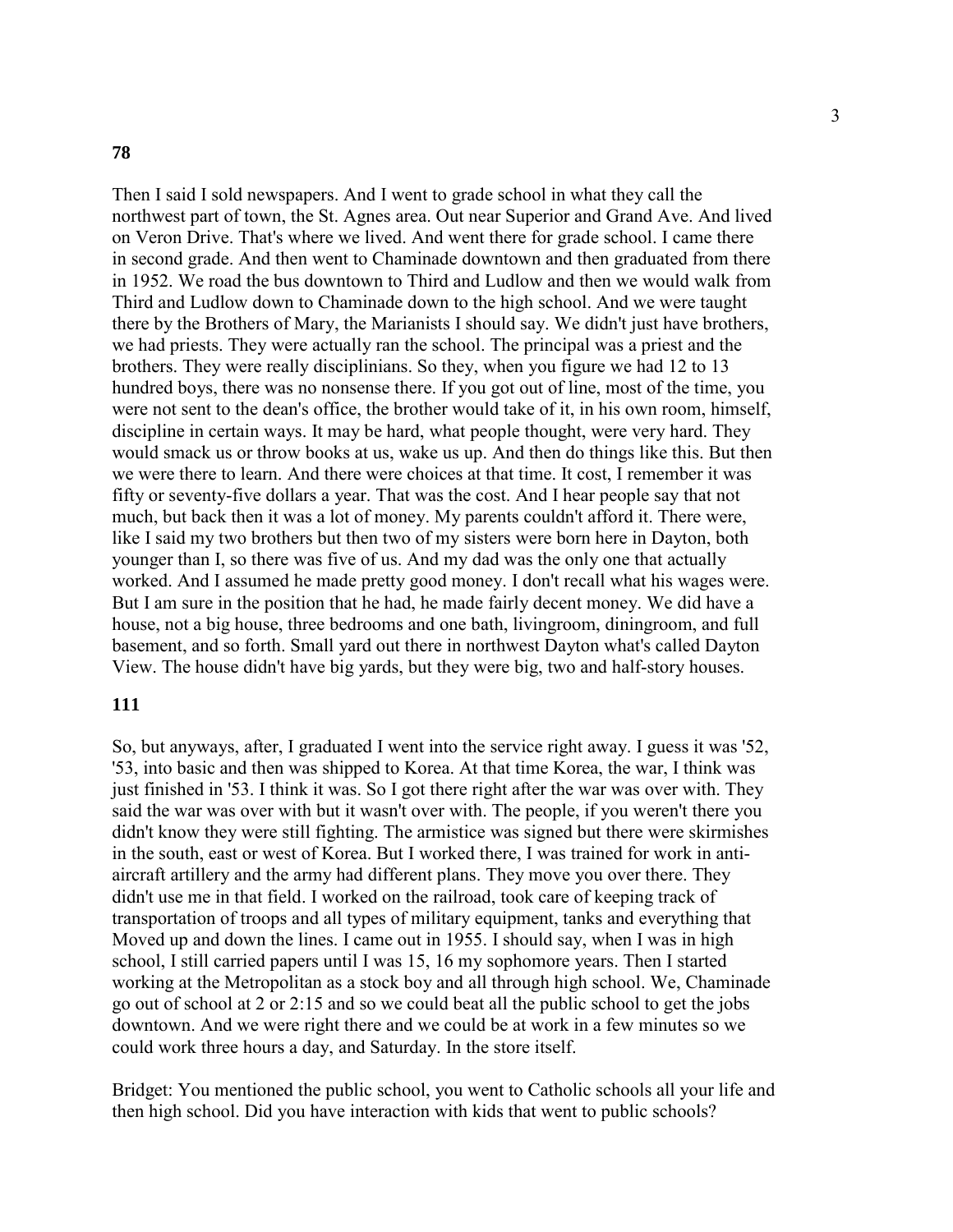Walt: Yes, because the neighborhood I lived in, Dayton View, was all Fairview. And there was the biggest, in my neighborhood at my time, was Jewish. And they always thought I was, some of them, thought I was Jewish too, because dark complexion. It was mostly a Jewish community, along with Catholics. At that time, there wasn't any no African Americans, Negroes, whatever they were in, the west side, the other side what we called Wolfcreek Pike, which was the dividing, line between the whites and the blacks or the Negroes. They were, just lived on the other side of West Third street.

So, to answer your questions no I did interact with a number of, and now I think after that it changed to Colonel White the school. I don't know if Fairview is still in operation or if it just Colonel White now. But there was only one high school and that was Fairview out that way, at that time. We did have Stivers; it was still there. Kiser. And then I think later on then Patterson and Patterson Coop.

Bridget: Now was Roosevelt there?

Walt: Roosevelt was out off of West Third Street and they were one of the major schools and Dunbar was there too. At the time Roosevelt was probably still all, was segregated. I think most of them went to Dunbar until years later when it became integrated schools. And Fairview was strictly, there was no, strictly white. What you called a white school at that time.

And we, down at Chaminade, I suppose I recall we had a few blacks, or African Americans, or whatever, we called blacks, at that time, but most of them couldn't afford it. They couldn't, and there were no scholarships, of course like that.

Like I said before, my brothers and I, we paid our own tuition. And we paid it by working, working somewhere. Working at a paper route, or the Metropolitan. Compared to tuition today, it was nothing. But then it was a lot.

Bridget: Right

Walt: It was a lot of money

Bridget: What did you do for fun? What was, back when you were in elementary school?

Walt: We, my dad had put up a basketball court in our back, against our garage. That's what we did. We played basketball. In fact we put lights back there and we were the only ones on the whole block that had lights. So we would play at night.

Bridget: A very popular place.

Walt: Right, my brothers and I would, even if we weren't home, they'd come to the door and ask my dad if they could play basketball at night. And most of the time, he'd turn the lights on so they could play. And up above us, two houses above us, there was a big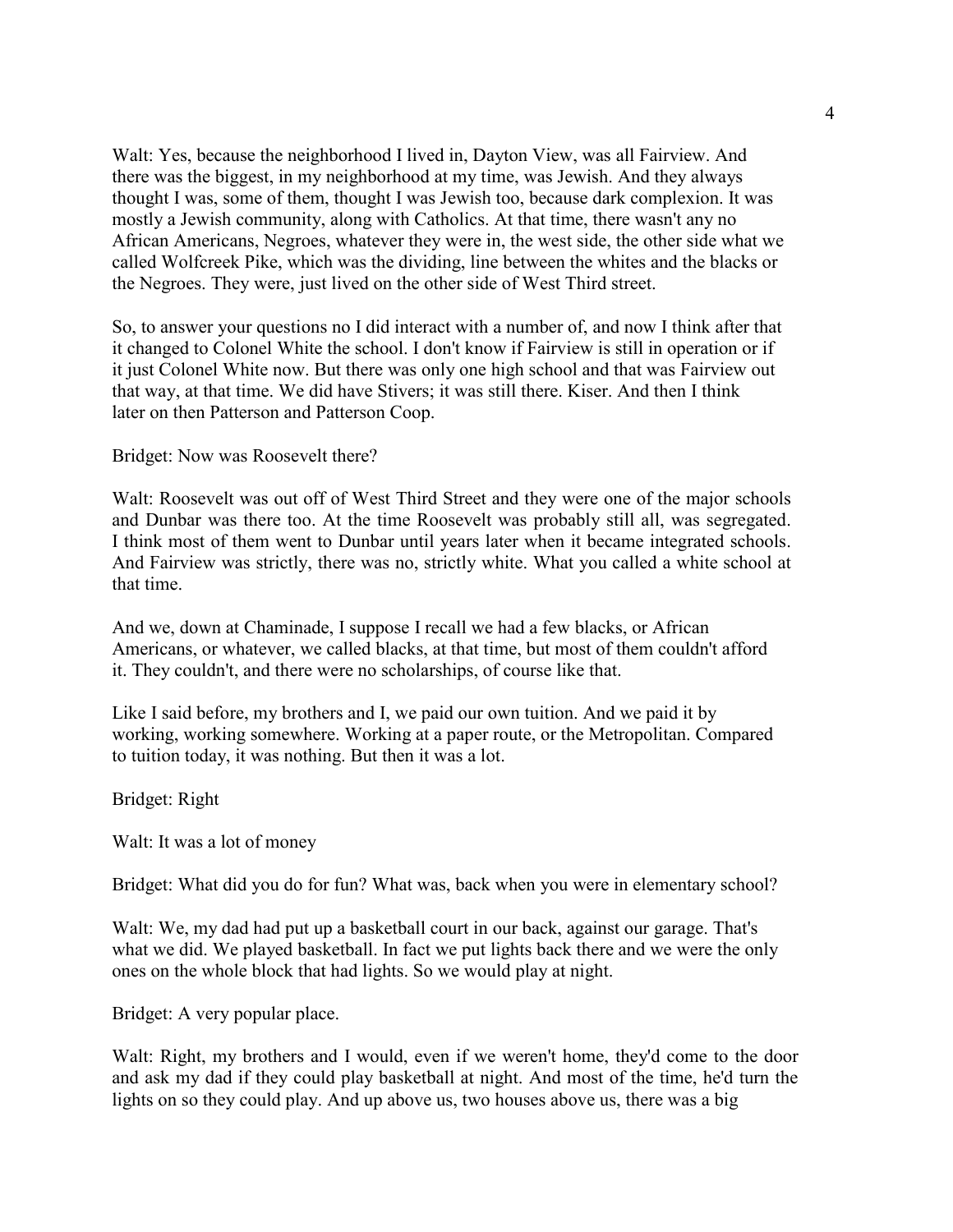field. It was undeveloped and had a great big pond on it. We had carved, or we had trampled down a place so we could play baseball and this place is called Princeton Park now. Its, before we had moved out of there, they had put tennis courts in there and they were developing the park. That was probably in the sixties or seventies, or maybe later then that.

We would go up there and as young kids were would play, we would play war, I guess, that we would do. Like we would dig foxholes and things like that. We would make rafts. There was a big drainage place up there. We would make a raft. It was maybe fifty or sixty feet across, it held that much water and it wasn't real, real deep but we would play in there. And then play in, at times, my dad, it was still not in the city as such and we could go up there and hunt. Hunt rabbits and pheasants and such. But it was that close to not being developed.

#### Bridget: Right

#### **196**

Walt: Over the years, the whole city of Dayton has changed and everything was been developed, housing. Parks made up some of these places.

So that's basically it. Playing basketball. Everyday in grade school I had a paper route. My paper route was in the afternoon, after school. You were busy from 4 o'clock and if you carried, I use to carry, and I had a hundred customers. Sunday was a morning, a Sunday paper. I had between 120 and 150. So you would get up at 4:30 or 5:00 Sunday morning and deliver papers. Because people wanted the papers at six or seven o'clock, read it before they went to church or after they went to church.

Bridget: So that was when you were little, how about when you got older when you were at Chaminade what did you do outside of school, besides work?

#### **210**

Walt: Mainly, we played basketball. I played some intramural basketball at Chaminade. Then basically went to the sports, the basketball games and football games at Welcome Stadium. As far as other activities you rode your bike anyplace you wanted to. In the wintertime, we would ride over the Island Park from where we lived and ice skate. Some people would go downtown to roller skate. I wasn't into that. They had a roller rink down there next to the Metropolitan, down there on Fourth Street. And then they had one out, north of town, out by McCooks that way. We had a movie theatre down, about a mile, mile and half on Salem Avenue, a Salem Theatre. Or take a bus downtown, because that's where all theatres were. We were lucky to have one at Salem. They had one out on North Main called the Daybell. They had about four or five: the Colonial, the Victory, Keiths, Colonial, the State, the, I forget the other one, it was on Main Street. There were five or six of them. That's where you went because we didn't have malls or anything like that. We went to the movies. The movies downtown were a little more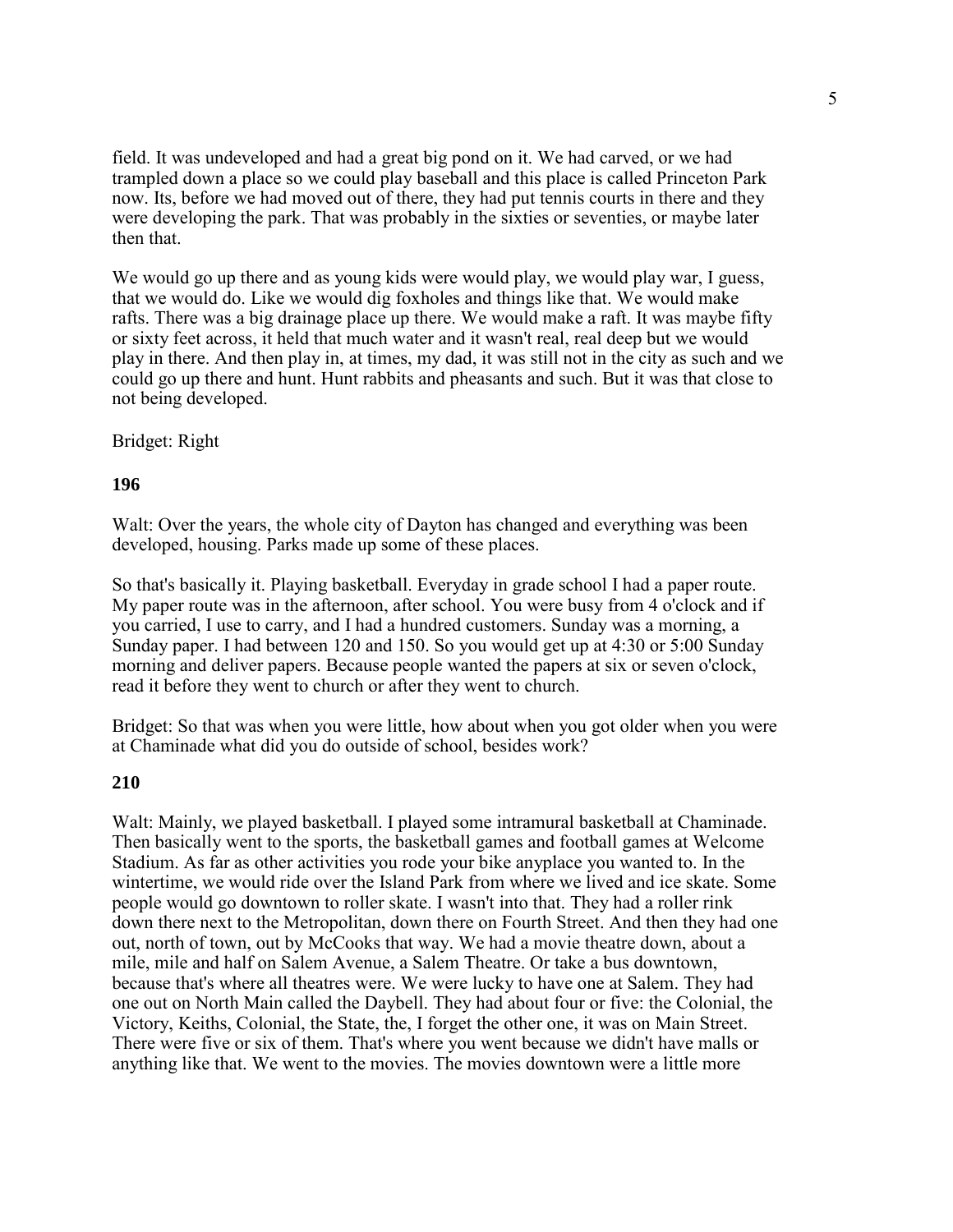expensive because they had the first run (movies) The Salem that was close to our neighborhood wouldn't have the same, the same run. They would get the movies after they had played downtown, at the main theatre. We would go there.

Bridget: Did it cost just one price for one movie?

Walt: They would have double features, and you could see and stay there and see the picture over again.

Bridget: They didn't make you leave?

Walt: They would keep running. They had serials, sometimes on Saturday. They would have Superman along with or just have cartoons. I think I went a few times because I knew people that worked at NCR. They had cartoon, cartoon movies down there on Saturday mornings. But you were suppose to be family but they could take so many guests along with them to see those movies.

## **255**

And again, it was trying to get transportation there and most of the time we were riding the bus. You would take one bus and then transfer to go out South Main Street. We didn't have malls, as such. We had Miracle Lane, which was out, close to us, out Salem Avenue, which wasn't a big place, maybe, three or four stores. But that was big, what we thought at the time. I recall, but I lived in Dayton View, I remember that did have this Town and Country. I had never been to Town and Country. Because you never, you stayed in and ate in your own area. If you had a few restaurants and so forth, you'd eat in that particular area. But until the fast foods, I don't think these came about, I recall, until after I was married the first time in 1958. Then I recall sometime right after that, close to where we lived in East Dayton on Sharp Road. It was in St. Helen's area, real close to Carroll High School, which wasn't built until I think early 60s, they started building. We lived out that way. I think, as I recall, there was one of the first McDonald's was out there on Linden Avenue. My three daughters when growing up, we would go there once in a while. But as today, fast food people don't understand that we grew up in an area that you ate at home. Your mother cooked or your wife cooked or something like that.

My first wife, Susan, we had three daughters. They grew up in St. Helen's, until possibly some of them were in the sixth grade. Then we moved into Kettering. Then they went to one year to St. Albert's and then they went to the Kettering school system. They all three graduated from Fairmont High School. So, we have been in Kettering for about thirty years.

Bridget: Lets go back and talk about some Cold War events. All right. You talked about remembering World War II and it ending because of your paper route. Do you recall the Berlin; delivering papers you must have know what was going on in the world.

Walt: Right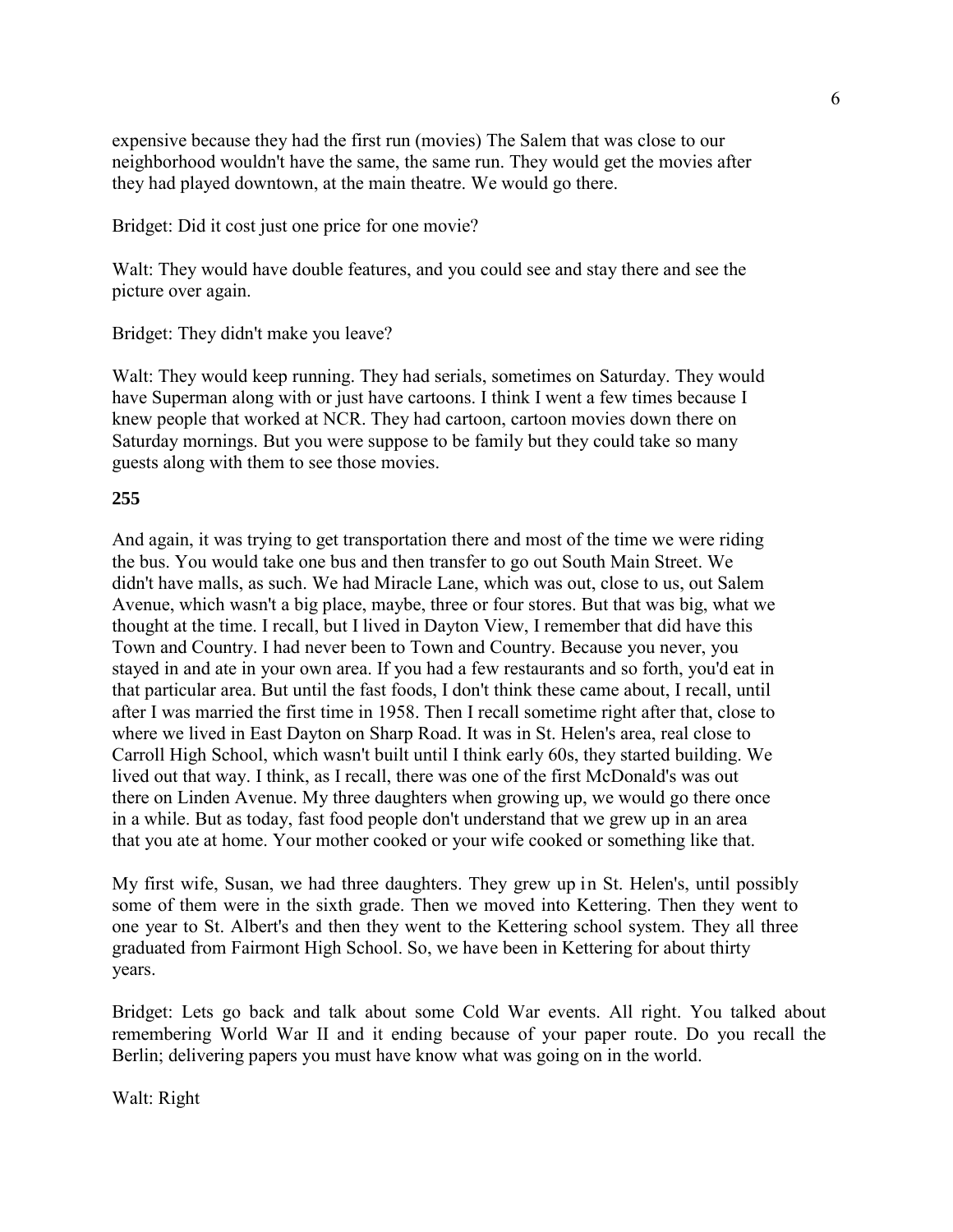#### Bridget: Do you remember the Berlin Airlift?

## **304**

Walt: Yes, I do. You were you realized, because there was a lot of traffic from the base; a lot of planes, even during the Second World War. All kinds of bombers, and fighters, always coming and going. And during the airlift, there were a lot of big bombers that were stationed; I should say transport planes that they converted some of them converted bombers. They took out the armament and used them as transport planes to transport, for the airlift. I don't think they were loading many goods here. They would probably fly them towards the East Coast and then loading up there. But they had a lot of traffic in here. I think there was a lot maintenance work and time they would do on these planes here. Then ship them on to wherever they would be loading up supplies. I think it was mostly from the East Coast. It was closer too. They could hop over to Europe or to Germany. I recall, I remember that it went on for so long, I don't know how many years.

#### **330**

And then if you jump ahead I can remember the wall. We always thought that the wall was never going to come down. I couldn't believe when we finally broke through and released the East Germans, and became one unified Germany and broke the wall down. The Communists, broke the back of the Communists and reunited Germany. I'm not sure exactly what year that was but I can remember the headlines in the paper.

Bridget: Growing up in the Cold War, you saw all this tension and all this conflict and then to see it end.

Walt: We were tension because the fact we, there were a lot of people not so much us, but there were people who had bomb shelters because they were afraid of a war with Russia and the communists. So, you kind of finished one war and the Korean War came in. It wasn't a war, a police action, they said. But the people that were there, it wasn't a police action. And then you came into this, what you call the Cold War. People were tense. I remember in school we had drills. They made us get under the desks and go, in our school we had a basement and we would go there. Besides fire drills, normal fire drills outside. They would have testing, test sirens, around the city at different times. And it wasn't so much for the storms, it was strictly for, we didn't have anything for storms, or weather or tornadoes. This was strictly for, more so for the Cold War. I guess during the Second World War we had it too. We did have black outs. We didn't have to, I can't recall, because we weren't on the coast, we were inland. I think the coastal towns had more of the black outs then we did.

Basically that's what I can remember of the Cold War. Time just goes by so fast, flip by you. You don't, just days and years just slip by.

Bridget: Okay, lets take a break and then we'll get back.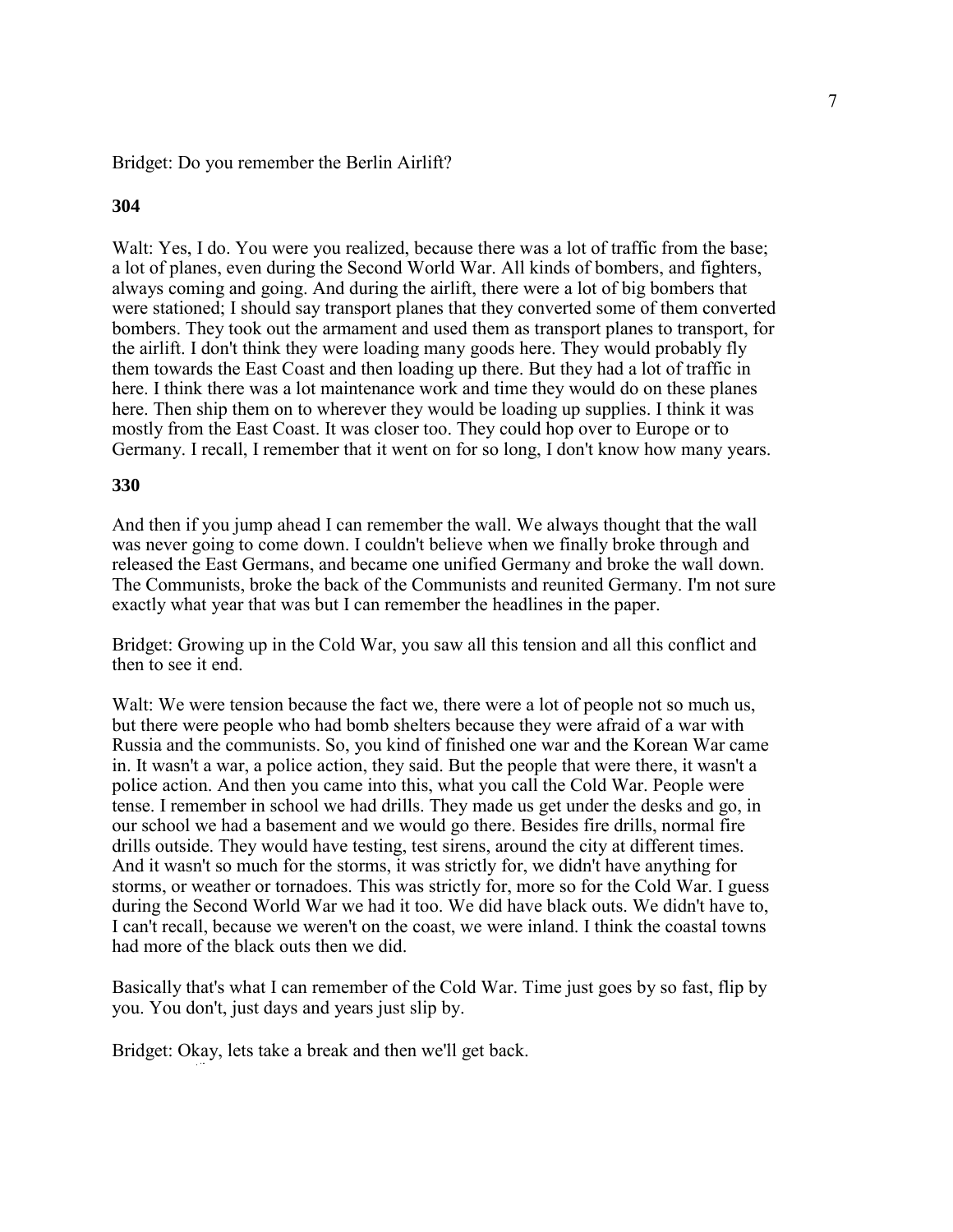## **Tape 1 side B Length of Tape- 25 min.**

Bridget: While we were taking a little break, you were talking a little more about Chaminade and the new building and the new class, the actual first class to actually be in the building.

Walt: At first we spent the last two or three months. They promised us, in the beginning that we would be here for the whole year but as you know construction of a building and they were building this particular building in sections, as I recall. We went to school on the whole lot where the new building is constructed now. It was all brick. I think four, four or five stories. There was a brick wall around the whole school itself.

Bridget: Was the school kind of centered in the middle of the block? You know how it sits on the corner now, kind of wraps around the corner.

Walt: It closer to the opposite corner as to where it is now. So it made it a little bit easier for them to start construction. I think that is the reason why it is down there closer to Washington Street, on Ludlow and Washington. They were the biggest. The old school was closer to the next block which is. . .I can't...

#### Bridget: Perry?

Walt: Ludlow and it could be Perry. But anyway that was the reason on one end and then knock down a part of the other, of the old building as they were constructing because there was no way they could take all of us and put us, the freshmen, always went to Emmanuel, down the street. We, all the upperclassmen, were in the main building there at Chaminade. They couldn't take all of us out there and crowd us. I know that they did crowd quite a few of us into that as they were constructing.

Bridget: How big were your classrooms? When you are talking about being crowded?

Walt: I think we had normally fifty, sixty to a classroom. Some of them were small, or smaller. When it came to science and everyone, but when you took math or you took, the others, English or language, you had pretty good size classes. So how many rooms? I don't recall. I recall we were divided into A, B, C, D, E, and F. And A and B were what they call were normal, academic, normally guys that had better grade point averages in grade school or they were definitely going to go to college. They were taking the Chemistries, all the things that they needed for college. C and D were classes that I was at, more or less business. Not that we weren't going to college but we were taking bookkeeping, typing and things like this that you might need along with languages and religion and math that you were required. Then E and F, they were, what they called, mechanical types of students that were interested in maybe mechanical engineering or

#### **391**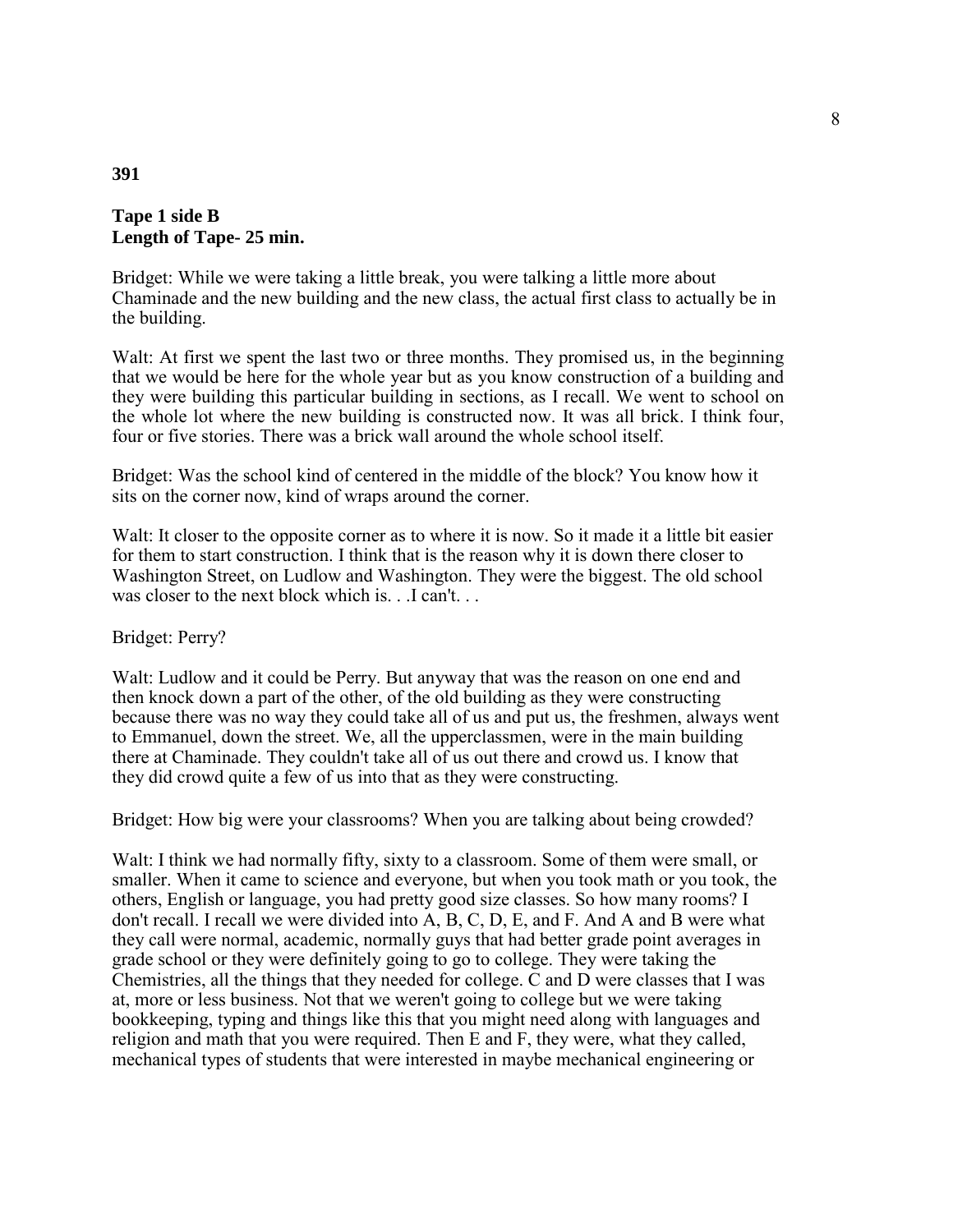just drawing or into automobile repair and things like that. They definitely were not thinking about college. When you went there, they'd tell you, thinking, no you weren't thinking about college or you were thinking about college. And, they classified you in this way. It wasn't because some were smarter than others. There were some real smart fellows in all different divisions. That's just at that time how they classified us in high school. But anyways that's how the building was.

We were allowed to leave Chaminade there. We had to stay. We had basketball courts outside. That's what we did. We would play basketball. We'd get teams together and play basketball. You had a half-hour for lunch to eat. That's why we'd get out early.

Bridget: Did you bring your own lunch then since you couldn't leave campus?

## **50**

Walt: Most of the time we did because the food wasn't, they did serve food there. They had brothers that cooked. But, it wasn't the greatest food in the world. So most of us, there were a number that purchased the lunch, but most of us would bring. Some of us would, there was a group, I, myself, most of, a lot of times, would sell my lunch to guys and get extra money and go out and play basketball for a half-hour. Not even, some of guys would look and see what was on the lunch and they didn't bring their lunches, and they would see what they were serving that day and they'd try to find people to buy. They didn't care what we had. If we had peanut butter, whatever, we had, they would buy them. We would go out and play basketball then. Intramural basketball out there. So, it was normally the lunches weren't really expensive. Most of us, we worked. Even if it was 35 or 40 cents a day to eat, that was a lot of money. You could at that time, you could buy milk maybe for, a pint of milk, for a couple cents or a nickel or something like that. We might buy that, something to drink. But you didn't want to spend thirty-five or fifty cents for lunch that you didn't know what you were going to get until that day, you know. It could be leftovers from the other day or something.

Bridget: They didn't post a menu?

Walt: Not normally.

Bridget: It was potluck?

Walt: Right. Whatever they got together for that particular day.

Bridget: Were there uniforms that you had to wear?

## **65**

Walt: No, we had to wear a tie all the time. A shirt and tie. So and if you did come to school without a tie, you'd get demerits and you could get so many demerits and then eventually you were thrown out of school. If you got caught smoking in the premises or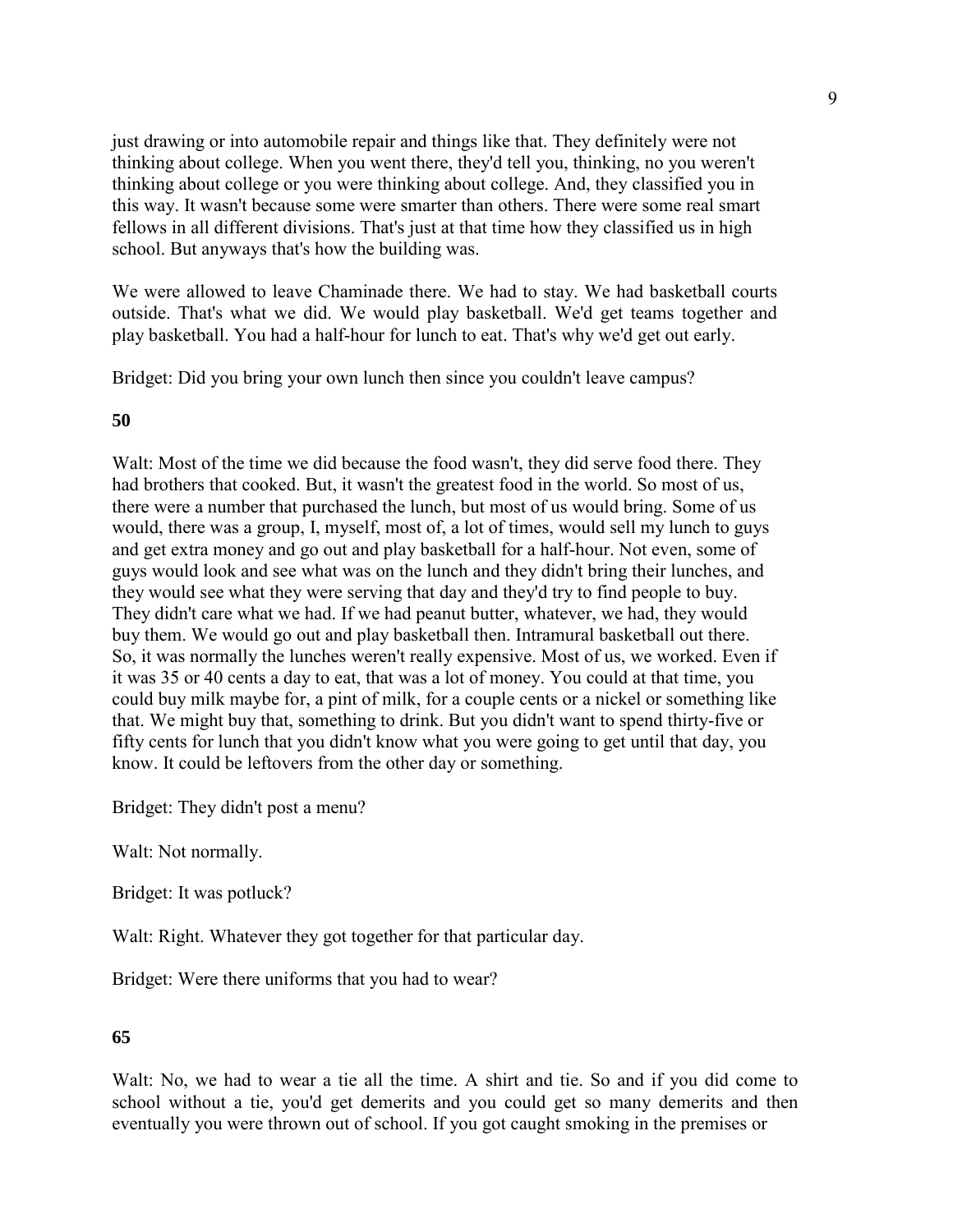within a block of school and they caught you, they would, you could get thrown out of school for that. Or, for fighting. Different things like that. So some guys had their own lockers and they would come to school. They were suppose to have a tie but in the winter time you could come with your coat buttoned up and go to your locker and just throw a tie in there and put your tie on when you come in as long as they didn't see you come in without a tie on. A lot of guys did that and wore the same ties. You can't imagine what these ties looked like and even smelt like after someone wore that same one for a whole year. That was basically, we had to wear a shirt and tie. We didn't have, at that time, we didn't have jeans. That's what they say now, we had some type of dress pants or something like that you wore.

Bridget: And the brothers wore?

Walt: The brothers always wore ties. Black suits and ties. White shirts. Same with the priests. And we had a couple of lay teachers there. One who taught law. He was a lawyer. He came in and taught business law to us, to the seniors. We had another gentleman, people would know, Mr. Early. He taught government and civics. Then, I think we had another gentleman He taught mechanical drawing. He had a business in town and came in and taught.

Bridget: No female teachers at all?

Walt: No, there were none.

Bridget: Nuns?

[dryer alarm in background]

Walt: No, we had those in our grade school. We had all sisters that taught us, in grade school at St. Agnes. No females at all when trying to control all those boys in high school.

Bridget: Wow. Okay, we were also discussing some cold war events and we had discussed the Berlin Wall and Berlin Airlift. We were getting into the fifties. You were sent to Korea and came back. What happened once you got out of the army?

Walt: That was in 1955. As I had worked in the Metropolitan, even my last few years before I went into the service I had worked in the display department, window display which we would set up the different scenes, and different mannequins displaying suits, which they had in the windows. Nowadays, we have malls and you don't see windows but they had actually windows that would actually show suits on mannequins and shirts. And have all kind of different backgrounds: Christmas backgrounds, Easter, fall backgrounds We would change these every two or three weeks. That's what I actually did before I went into the service, a little bit, and when I came out I continued to work there at the Met.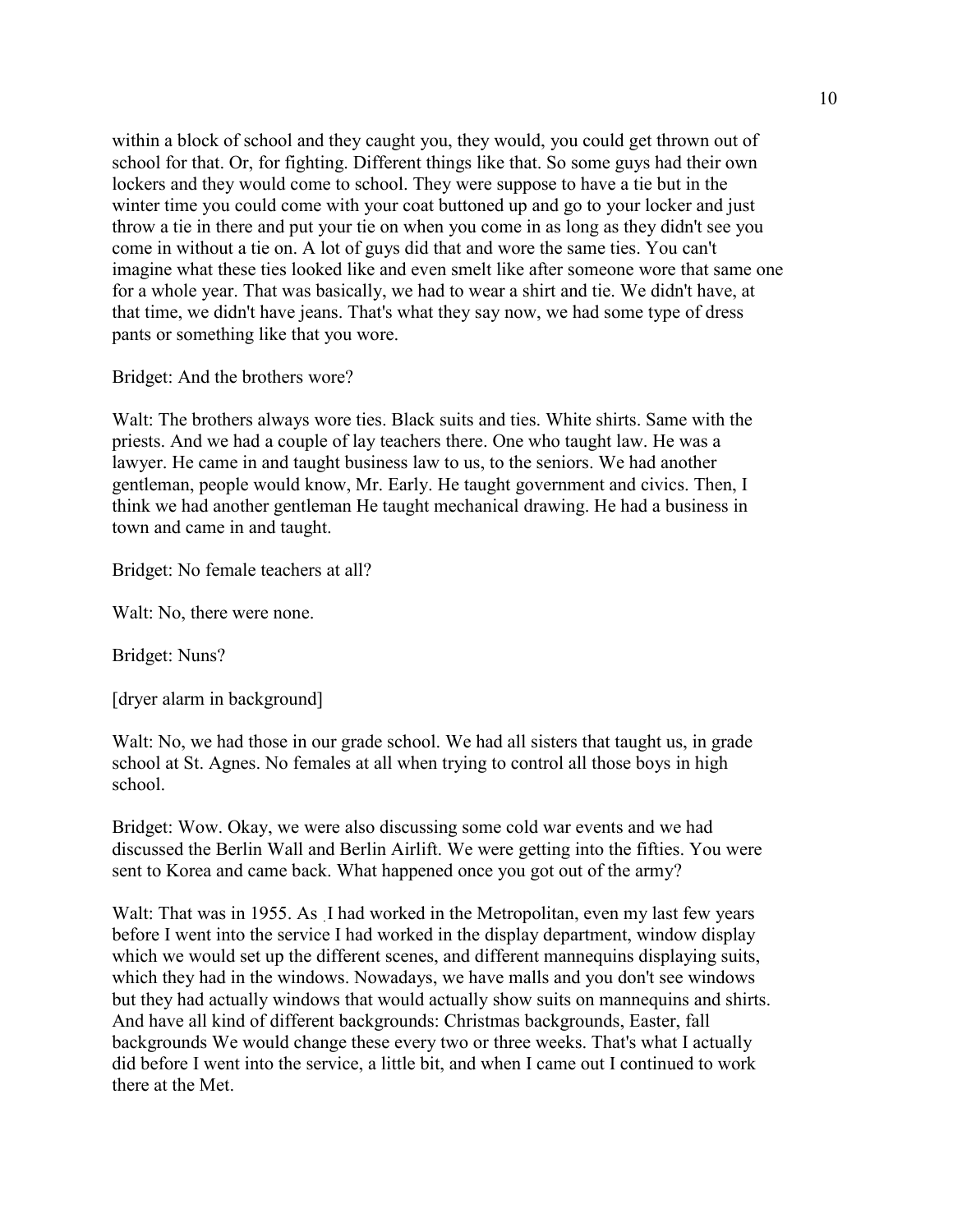## **109**

And I started going to UD, full-time, on the GI Bill. There was quite a few students at the University of Dayton that were going there and working and going there full-time. You'd work in the afternoon or evenings. I think you had to take 13 hours, 13 credit hours. I did that for about  $2^{1/2}$  years and then in the mean time I had met my first wife, Susan. Then we got married in 1958. There was just not enough time to go to school. I went part-time at nights. Then I finally quit. Then I worked a short time still at the Metropolitan downtown. But then I went to work for Winters National Bank. What I was taking while I was UD was accounting so that's where I was sort of fitting into at the bank. I didn't work as a teller. I worked in what they called, at that time, installment loan department. We made personal loans, car loans. After about five or six years, we started what they called the first credit card type. We called it a green line. You had a line of credit on your checking account. You could overdraw your checking account and it would be automatically into a line of credit. You could either pay it back in full or make monthly payments on this line of credit. We actually issued a green card. They could actually use this card to come into our bank, into our branches, and obtain money based on, they'd have to check to see if they had enough line of credit, but they could borrow this money without filling out an application every time. We didn't have ATM's machines or anything. You had to go into a branch and check through one of the tellers to see, or call us in the green line department and ask us if person could draw out so much money against his line of credit.

Bridget: Back then what if defaulted on their loans? You had worked in the car — Did you repossess?

Walt: Yes, when I first started, I worked inside and then I worked in what they called the outside adjuster. We would have to, if they didn't take care of their bills, we would go out and pick up the cars. We also made loans for all types of home improvements: awnings and doors. And, these we couldn't take but we had to go out and try to get these people to pay their bills. It's the same as I would assume now, although, now, people, they have credit cards. And it's a little different than; we made more, different types of loans. Although, they still make car loans. But and I'm sure people make personal loans too. But the biggest portion today is your credit cards. And back them it was mainly just a car loan or a loan on your house. What we call home improvement loans, which they still make today.

#### **157**

So for a number of years I did that outside, and tried to adjust accounts. Collect money from people that were trying to hide from us. This was a learning experience too. To figure out that people weren't and didn't pay their bills and they would try to hide from you. But, after a while I graduated from doing this and decided I could help them inside with my knowledge of credit. I worked for about ten years with Winters Bank. Then, the banking industry never was high paying. I don't know what it is today. I would assume it is a little bit better. There are a quite a few people who do work. It wasn't a high-paying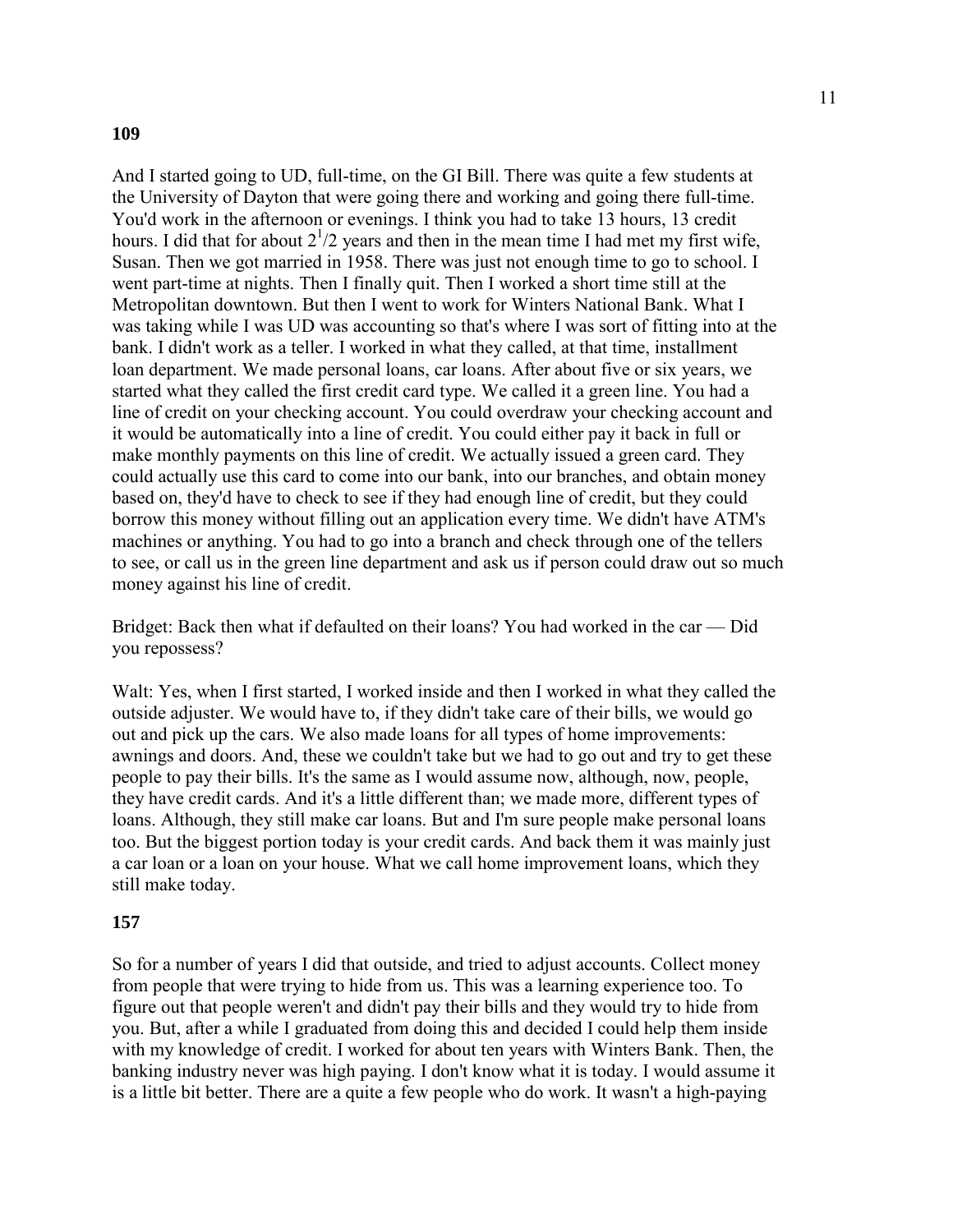job and you were expected to dress, shirt and tie, suit. You had an image to make. But the image was always; the compensation was not always the greatest. So after ten years, and I had three children at that time, I felt I needed to find something that I could support my family better. I found a job in the credit line, as a credit analysts with Phillips Industries which was found by Jesse Phillips who, if you've been in town, he has given a lot of money, to the University of Dayton, and has did a lot of things in town. I went to work for him and worked there for twenty years until the company by the name of Thompkins, a British Company came in. He sold out. They decided to eliminate different areas. My area for one. So this resulted in, at that time I was probably 58, 57 or 58 years old. So, I then had to look around for a whole year, trying to find work. I wasn't able to find anything until finally I got into the school system, Kettering school system. I worked there for about fix or six years, in special education department. And that's probably brought me up to where I am today.

Bridget: To go back to a couple more Cold War questions. We talked about some major events during Cold War. Do you remember where you were when President John F. Kennedy was assassinated?

#### **198**

Walt: At that time I was working for Winters Bank. I was still outside doing adjustments for the bank, for the collections department. I would always call, my wife was pregnant I recall, and she was probably due in a few months, so I would always call her around noontime or right after lunch, 1 o'clock and see how things were going at home. I would always call into the bank too. Because once I left in the morning, I never did go back into the bank until the next morning. So, I had called her and she said if I had had the radio on,. and I usually didn't have the radio on in the car, sometimes I did, but most of the time I was concentrating on what I was doing and didn't get it on. And she said, President Kennedy, she said, I can't believe this he was shot. So then I turned on my radio and listened and I couldn't fathom that someone would shot him. It didn't seem to be that controversial. He was doing things that would cause someone to go after him. I know there was the civil rights movement really involved at that time. But it was, just didn't believe, could hardly believe it. Some one would kill him.

Bridget: Back a little earlier, what were your thoughts on the Cuban Missile Crisis? When that was going on was there was a lot of activity at the base?

#### **225**

Walt: As far as I know it was closed up, the base as. There was a lot of traffic in and out, airplanes. Nowadays we don't see as many planes coming and going probably because of the traffic patterns. Then they were going over your house. And every part of Dayton you would always seem like day and night you could hear planes. I guess it was, really, we felt really tense because we didn't get as much information as you do today. I mean today you know what is going on over the whole world and then I think we got a lot more through the newspapers. Sure television was there but we didn't get it as quickly as you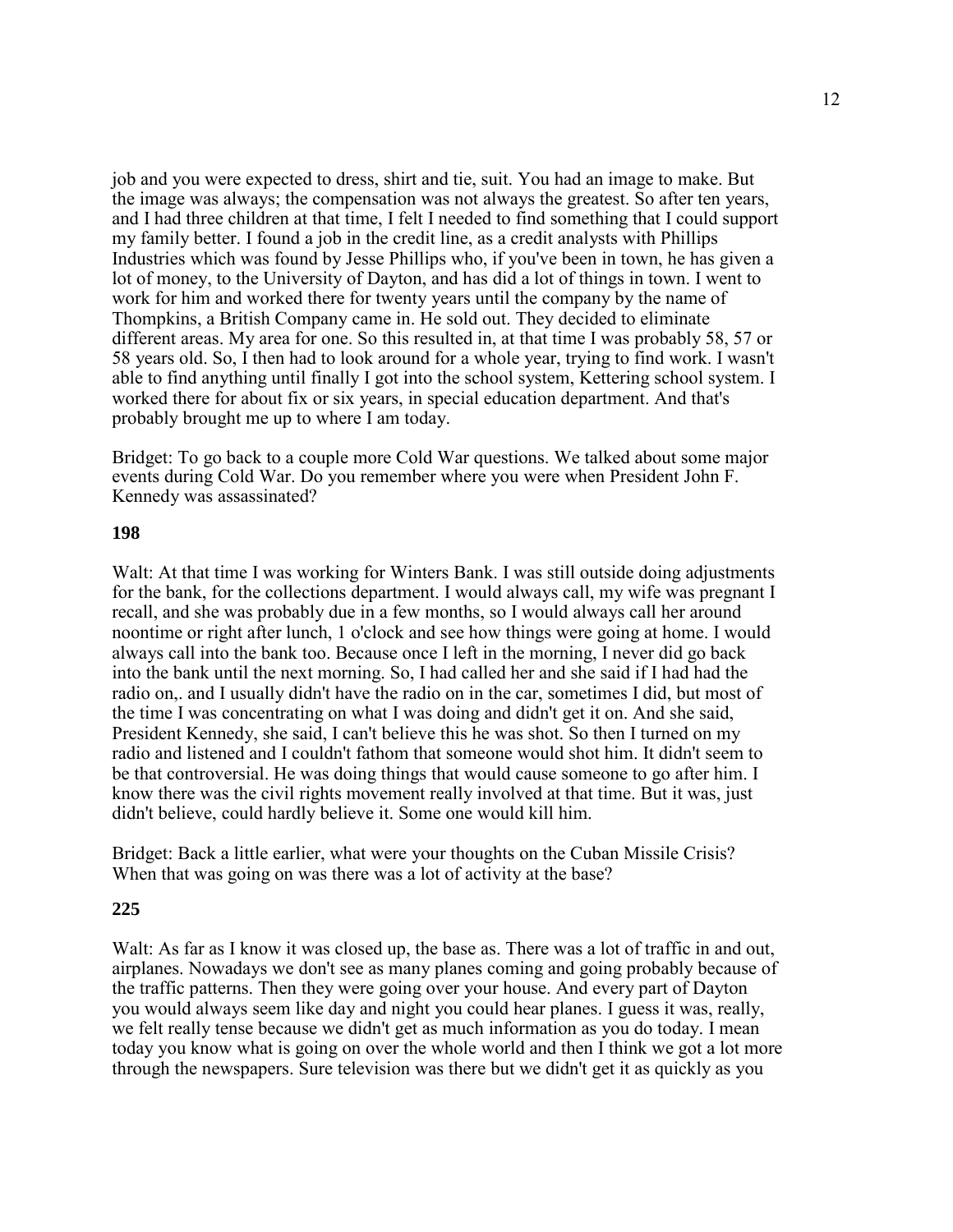do now. Oh, you might get yesterday [news]; they did this or something like that in the paper. I think the newspapers, I think, were more, oh, yea the radio, but I think you got more this way and you weren't right up to date, like in some of the wars that are going on, like Desert Storm. They are showing you things that are going on immediately what is going on across the world. We didn't have instant media information. So I think we were kind of kept in the dark. I mean in a sense we didn't get, we knew what was going on but, yet sometime later on while they settle then they finally tell you.

Bridget: Now, you were in the Korean War. What did you think of the Vietnam War? When it started heating up more in the late sixties with protests, with the people wanting it and not wanting it and here you're not a veteran of the Great War or the war but of a little war in between it that didn't get a lot of attention and now all the attention was focused on Vietnam?

## **261**

Walt: I thought at times, well, the Kent State thing was just a tragedy. I mean, to come in and just because they were protesting and to send in the National Guard shooting to break up riots. I don't know if they had rubber bullets, or could have sprayed them with hoses but to start shooting and killing. That was in the Vietnam era. I thought what a waste. These kids were just voicing their opinions. They didn't want to go. I am sure there were a lot of them that went to Canada, weren't going to go fight in this war. I kind of feel for them. My thoughts were, here we are again in a situation where, I felt, we weren't going to win anything. We were trying to help and which we did in South Korea, the Communist from taking over and the communists [from] taking over all of Vietnam. But a war I can relate to these young, young guys. And as it went on and on and on, I thought it was such as waste. And then when they, when it ended the way it did, and we walked away and it didn't mean a thing. All those lives lost for nothing because we didn't accomplish a thing there. We walked away from the place. At least in Korea, there was a truce and at least the South was still the South and they were free of the Communist. The North is the way it is today. But Vietnam was just a tragedy. We shouldn't have even been there. I suppose it is just, I don't know what to say. That's just my feelings were, we shouldn't have lost all those people all those men for not.

Bridget: Okay, well let's stop again.

#### **303**

**Second Interview Interviewee — Walter B. Federspiel February 25, 2003; Dayton, Ohio Bridget Federspiel Tape 2 side A Length of Tape- 15 min.**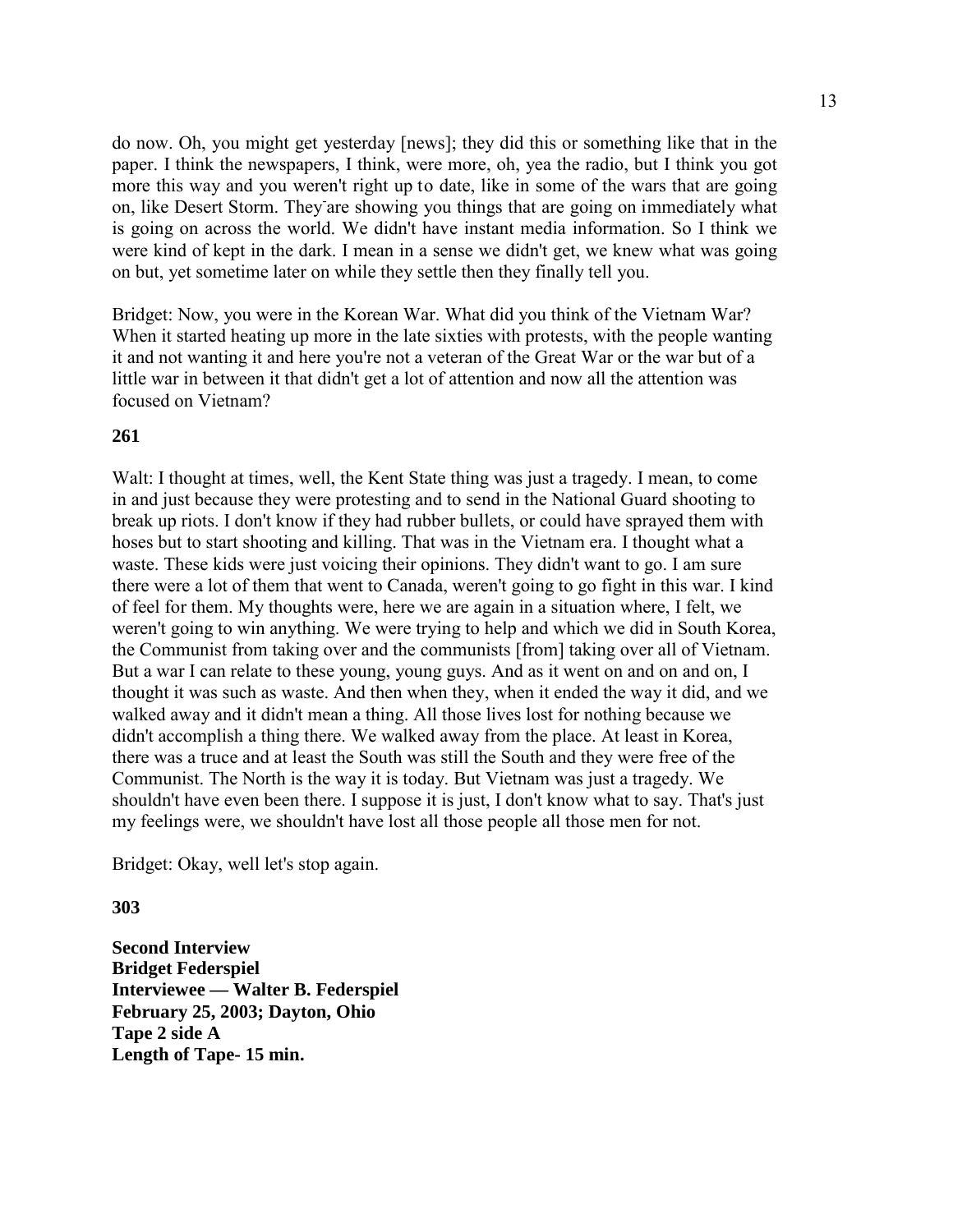Bridget: Second interview. And there are a few questions that I failed to ask in the last interview that I wanted to ask you this time. The first question is what is a major difference between now and then, living in the Miami Valley, then being when you were growing up, in grade school, high school and now in 2003.

Walt: I guess the main difference is the communication. When you were growing up you knew the people in the area of the city where you lived but you really didn't have much contact with the whole city as you can now with communication. I should say with transportation. Transportation of getting to and from all parts of the city. I'm assuming too, with if you are involved with any type of club or organization that you meet people from all parts of the city. I think the transportation is easier. Mainly you have more cars today. Buses didn't take you to all parts of the whole city or the county. You had to get your own transportation, mostly by walking. And I think that is a main change I can see. Moving around.

Bridget: Do you remember when 35 went through? Or 75 being built?

Walt: Yes, I can maybe recall that especially I guess 35 when they cut through the city, the main city and went west. But 75 was the main, when you were talking about the main highway running north and to Cincinnati. Running all the way up north before you drove through South Dixie or take you along to Cincinnati and there was no major road went through every little city along the way. Once the big highways came in and everything bypassed Dayton and any other cities. You could get off on all these cities but there was no, there was easier transportation for everyone to move.

Bridget: Okay. The other two questions, one deals with when you were young. What did you consider to be the good life? When you were growing up in the Miami Valley, what was considered to be the ideal life to you?

## **32**

Walt: Well, I thought where I lived and what I did at that time when I was growing up was a good life. We lived in a pretty, medium class neighborhood. Everyone there worked. They had good jobs. A lot of them worked at the base, Wright-Patterson Air Force Base. In fact a number of people on the street were engineers. A type of people that were, I would say, middle-class or above or at least that's what I thought. Because I never was subject to people in Oakwood, or some other. In fact, I delivered papers in a part of town called Dayton View. People I remember Harvard and Yale and Euclid. Then I realized I was, I wasn't poor, but I wasn't rich. Because these homes, when I delivered papers, I could never ride my bike or throw the paper from the sidewalk, I had to walk. They were big, big homes. And they're still there, some of these homes are. I didn't know of any Oakwood, I thought that was the really great life there. But I thought I was happy with what I was doing and where we were living. What we did even though I know we didn't have all the good things but when you only had one person working and there were five of you, five children, it was a little struggle.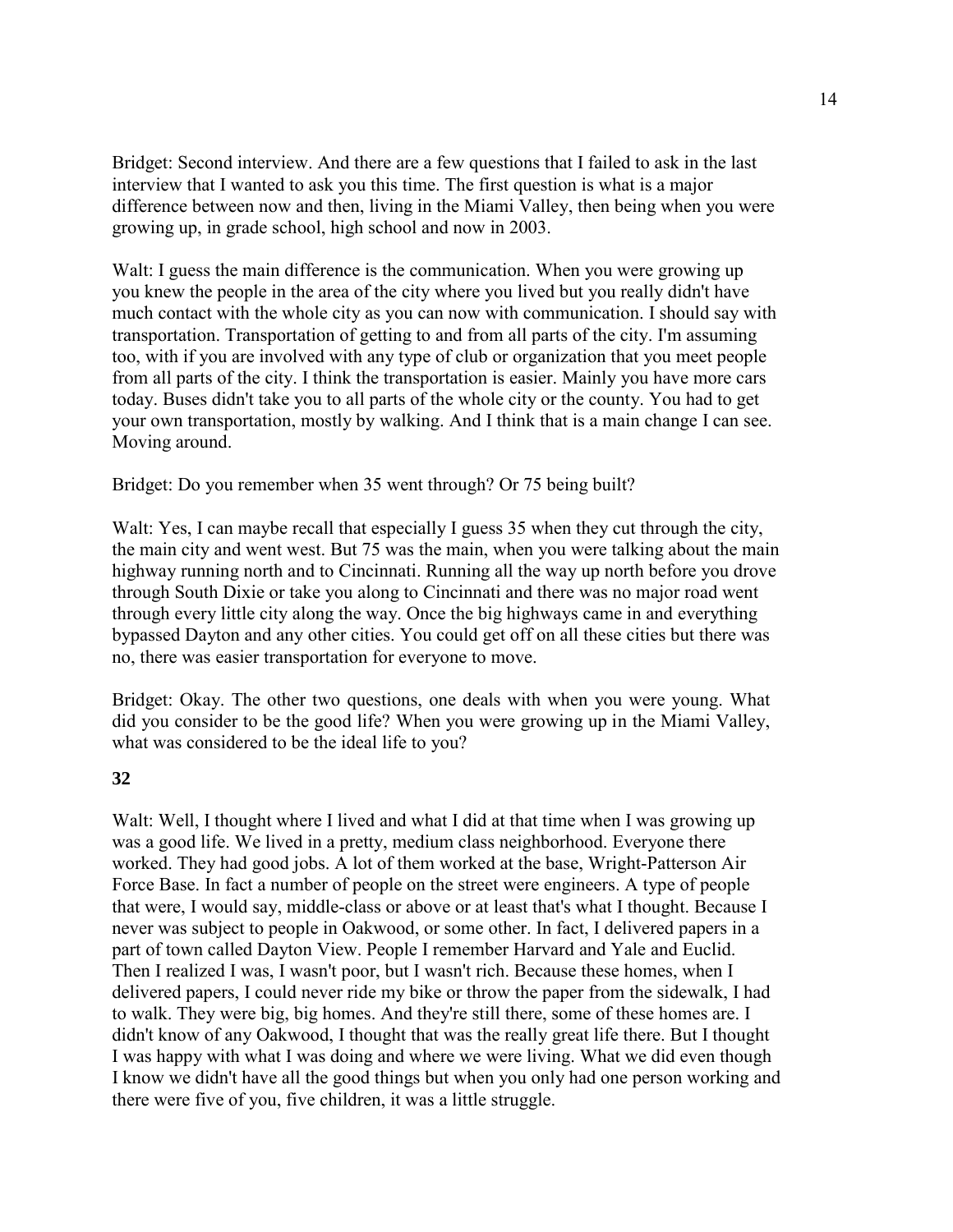Bridget: Okay, how about later on when you were in your thirties what did you considered to be the good life, the good life in the Miami Valley?

Walt: I don't think anything changed in what I was doing. As I was bringing up my three daughters but I thought it was still the good life. I worked in banking and finance. I enjoyed it. I felt you could always do better, and you try to do better but you were satisfied and you were happy with things that were going on in your life at that time. I think too that things move so fast at times so far the years slip by and you just took things, this was great. This was a nice city to live in and to work in and raise a family. Lots of opportunities with companies to work for and so forth.

Bridget: Okay. What about now? What do you consider to be the good life now in the Miami Valley?

Walt: Being retired and it is just, things just go. There is no pressure. I lost my first wife and I married again, a wonderful lady. I am lucky to have found her through some friends. And this is great. We both seem to enjoy it and each other. And what is going on day to day. Enjoying our grandchildren, our combined families that we have together. This is what I consider to be the good life. As long as you have your health and you are able to do what you want to do that's the good life to me.

Bridget: Okay. The last question is about inventions. You have seen a lot in your life. There have been major changes as far as inventions and technology. Even in the aspect of medicine. You know that is an aspect of the question I didn't ask how medicine has changed. From having heart transplants to before growing up with polio or polio scares, measles, I mean the whole gambit of things. But to get back to the question, what three can you think of three inventions that, or changes in technology that you believe have been most influential, in either your life or overall?

#### **87**

Walt: I think you mentioned medicine. Invention but in a sense when we were growing up we had the problem that we couldn't swim some times. Late in the summer, when it got too hot, they didn't want to get you tired because you could get polio. Before they had a vaccine for it, everyone. It more or less wiped out at least in this part of the world. And then different drugs. Like you said measles and now we have heart transplants. All the medical knowledge that they have to keep a person alive that has all kinds of lung and liver transplants. Any thing that they can do with medicine. It may not be an invention but it is a great asset that we have today that we didn't have when we were growing up. Some of us.

And I think, as I think back, the automobile was a tremendous aspect to everyone. It created one and many, many jobs for people. Also a fast way of transportation for people that used to or were unable to get to one place to another except by buses and airplanes came in too. Airlines are another fantastic invention that created a fast communication, I mean, a fast transportation for people to connect all around the world all over the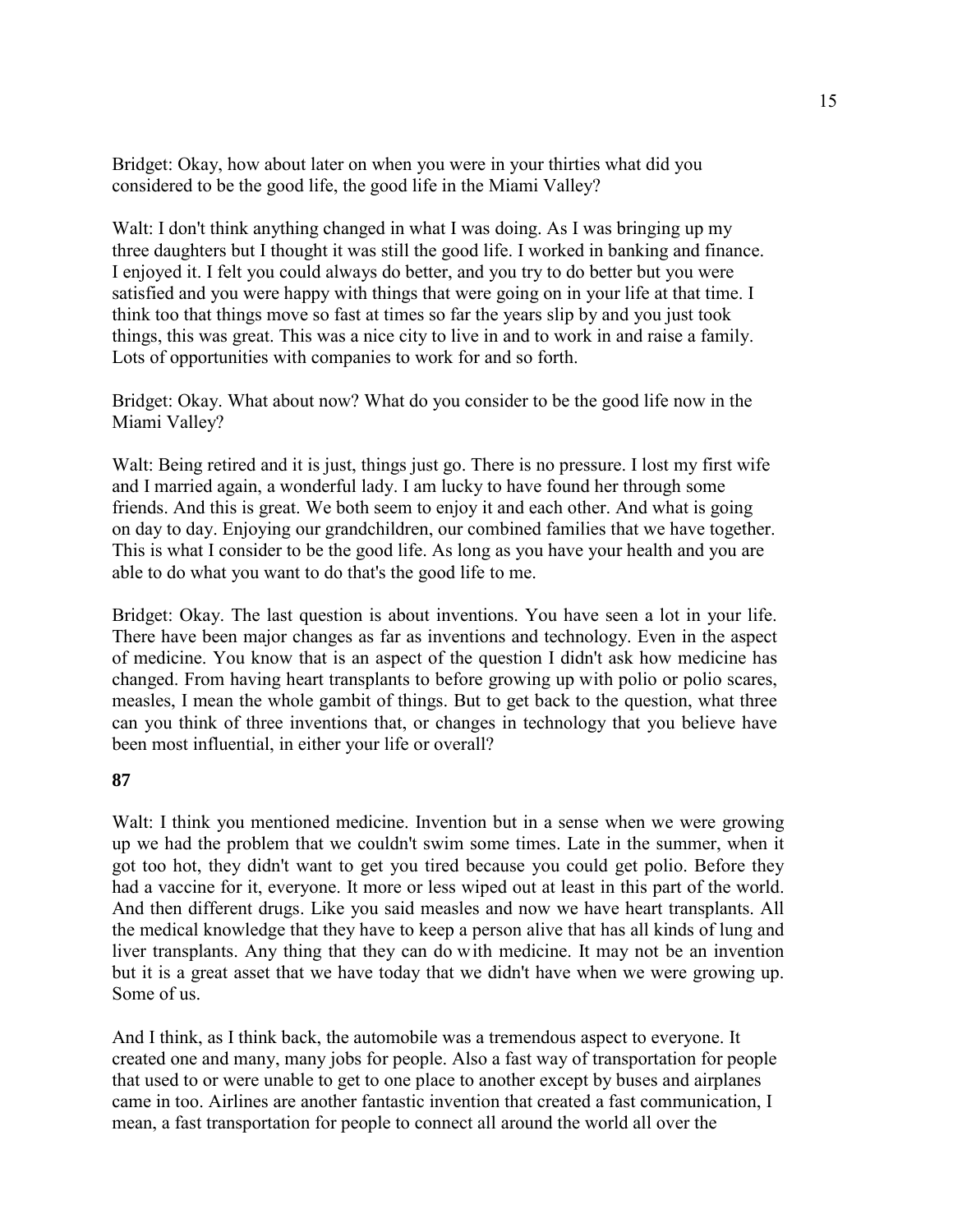continents that we didn't have. I suppose the electronics, radio and television although radio was here before television. When I was growing up, that's all we listened to was radio, Saturday and Sunday. And when television came out, I just couldn't believe that they could make an image in a box through electricity. You could see shows from almost any part of the country. Then as we moved along into the computer age. It's just a tremendous aspect too. It is good, communication itself and the way communication has gone on it is really something. I can remember in the  $2<sup>nd</sup>$  world war you would get information from the radio but mostly from the newspaper. And now the last few wars, the Gulf War, this instant way we knew. In fact they showed us things that were going on at the same time, which is good and sometimes it isn't as good. Sometimes I don't think we need to know every living detail. Especially in Vietnam but some of the things that went on that they showed. But it's freedom of the press, freedom of speech and freedom we have I this country so it is hard to quill this freedom.

But that's my opinion on some of the great communication and invention s that I have seen in my life. I can see things, like the space shuttle and things like this. I never dreamed we would have people in space. And as a small child I can't, I could never think of that I would be living into the  $21^{st}$  century. Especially, when I was born in 1934. Oh, I would be so old. And now I don't think I am that old.

Bridget: I remember them saying that when I was in high school, our twentieth class reunion would be in the year 2000. And I remember thinking I would be 38 years old and thinking that would be so old. I don't feel that olds.

Walt: Time is relative when you get to a certain point in your life. But I am sure these space programs and electronic communication in another ten years that we think are great right now will be another drop in. What these young minds and people that are in our schools at this time hopefully they will continue on and give us new ideas and new ways which will help our lives each year.

Bridget: Well, thank you very much

**155**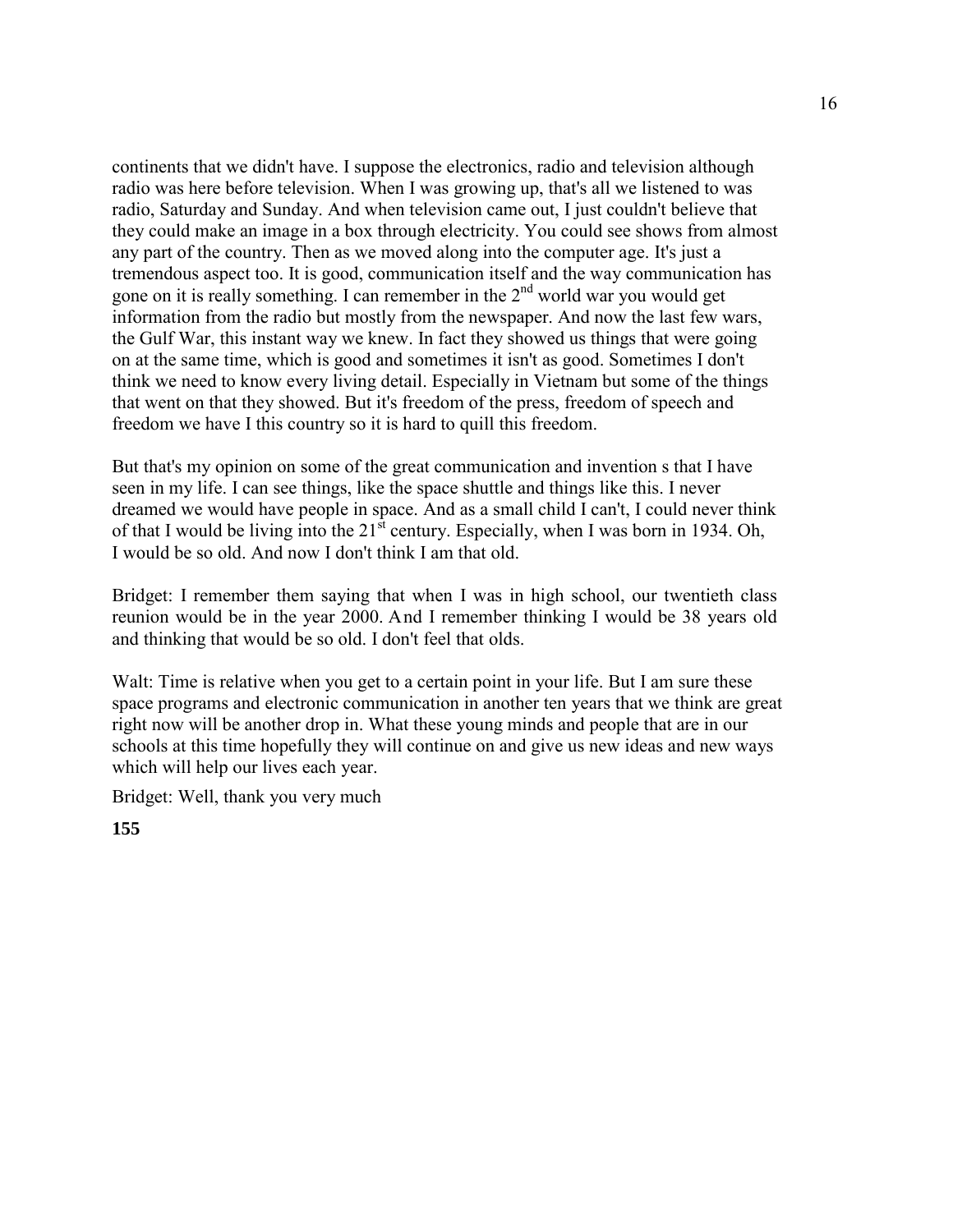Bridget Federspiel

Dr. Marjorie McLellan

Oral History — Hst. 685

March 17, 2003

Transcription of interview February 19, 2003 Walter Federspiel Dayton, Ohio

## **Tape 1 Side A —111**

Walt: So, but anyways, after, I graduated I went into the service right away. I guess it was '52, '53, into basic and then was shipped to Korea. At that time Korea, the war, I think was just finished in '53. I think it was. So I got there right after the war was over with. They said the war was over with but it wasn't over with. The people, if you weren't there you didn't know they were still fighting. The armistice was signed but there were skirmishes in the south, east or west of Korea. But I worked there, I was trained for work in anti-aircraft artillery and the army had different plans. They move you over there. They didn't use me in that field. I worked on the railroad, took care of keeping track of transportation of troops and all types of military equipment, tanks and everything that moved up and down the lines. I came out in 1955. I should say, when I was in high school, I still carried papers until I was 15, 16 my sophomore years. Then I started working at the Metropolitan as a stock boy and all through high school. We, Chaminade go out of school at 2 or 2:15 and so we could beat all the public school to get the jobs downtown. And we were right there and we could be at work in a few minutes so we could work three hours a day, and Saturday. In the store itself.

## **Tape 1 Side B**

Bridget: Now, you were in the Korean War. What did you think of the Vietnam War? When it started heating up more in the late sixties with protests, with the people wanting it and not wanting it and here you're not a veteran of the Great War or the war but of a little war in between it that didn't get a lot of attention and now all the attention was focused on Vietnam?

#### **261**

Walt: I thought at times, well, the Kent State thing was just a tragedy. I mean, to come in and just because they were protesting and to send in the National Guard shooting to break up riots. I don't know if they had rubber bullets, or could have sprayed them with hoses but to start shooting and killing. That was in the Vietnam era. I thought what a waste. These kids were just voicing their opinions. They didn't want to go. I am sure there were a lot of them that went to Canada, weren't going to go fight in this war. I kind of feel for them. My thoughts were, here we are again in a situation where, I felt, we weren't going to win anything. We were trying to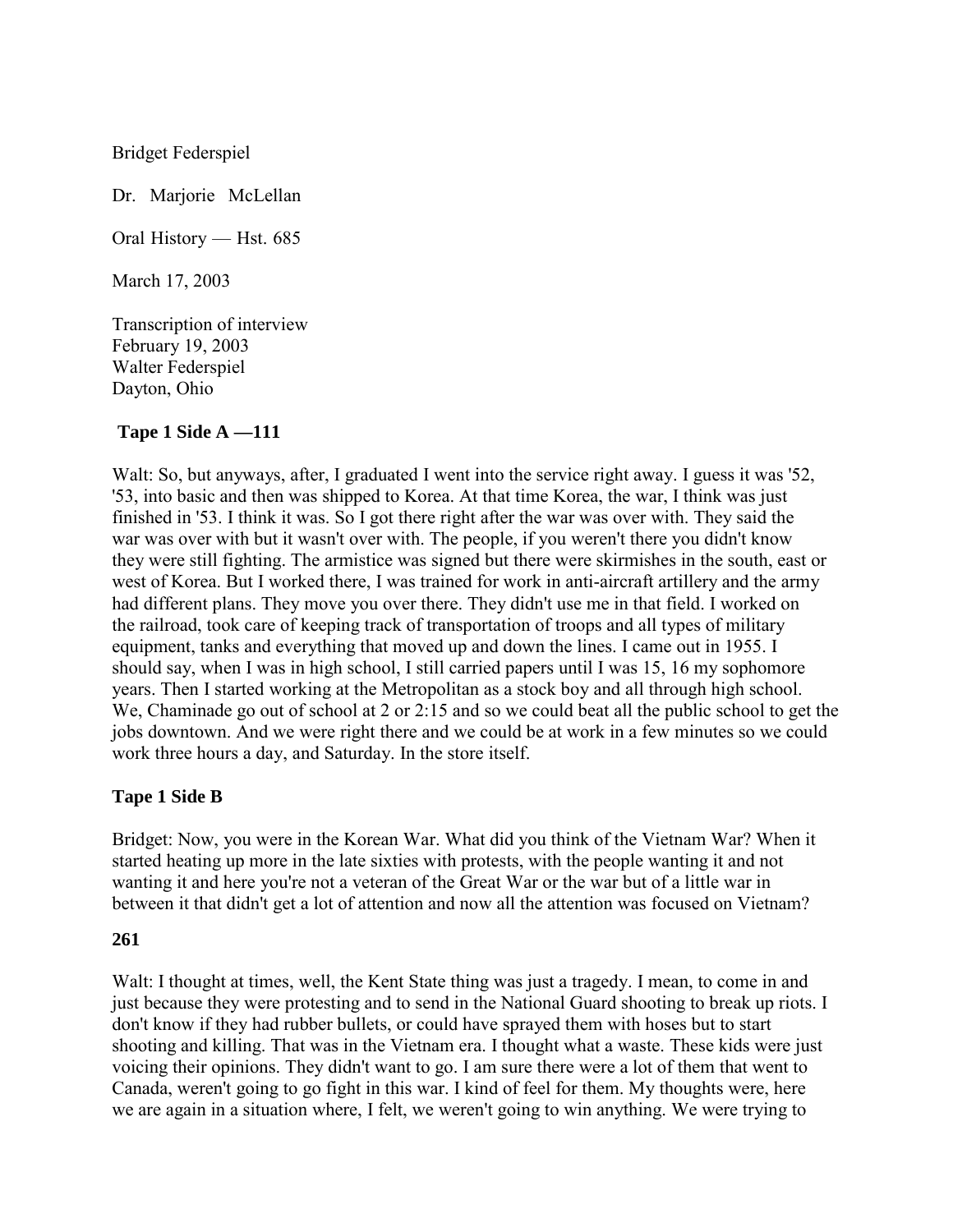help and which we did in South Korea, the Communist from taking over and the communists [from] taking over all of Vietnam. But a war I can relate to these young, young guys. And as it went on and on and on, I thought it was such as waste. And then when they, when it ended the way it did, and we walked away and it didn't mean a thing. All those lives lost for nothing because we didn't accomplish a thing there. We walked away from the place. At least in Korea, there was a truce and at least the South was still the South and they were free of the Communist. The North is the way it is today. But Vietnam was just a tragedy. We shouldn't have even been there. I suppose it is just, I don't know what to say. That's just my feelings were, we shouldn't have lost all those people all those men for not.

Bridget: Okay, well let's stop again.